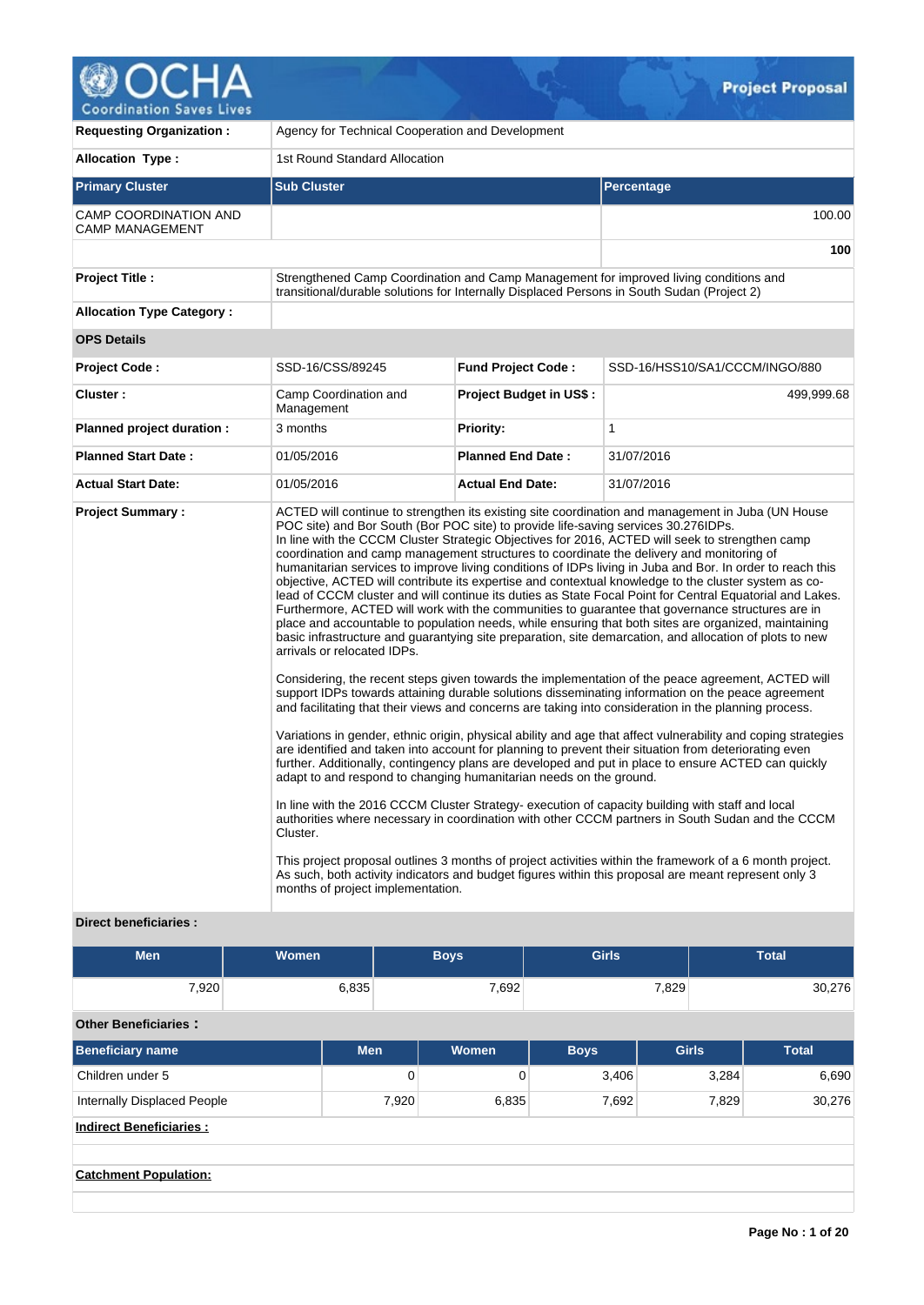# **Link with allocation strategy :**

The proposed project will contribute to the Fund's overarching strategic objectives of saving lives and alleviating suffering through multisectoral assistance and protecting the rights of the most vulnerable, and improving self-reliance and coping capacities by protecting, restoring and promoting livelihoods. The project aims to improve living conditions of displaced persons.

The proposed project will directly contribute to the Cluster's Specific Objectives for 2016:

SO1 Strengthen camp coordination and camp management structures to coordinate the delivery and monitoring of humanitarian services to improve living conditions of IDPs living in large settlements

SO 2 Support IDPs towards attaining their transitional or durable solutions

ACTED will continue and strengthen its existing site coordination and management in Juba (UN House POC site) and Bor South (Bor POC site). Specific activities include:

• Camp management and care & maintenance Juba PoC

• Camp management and depopulation Bor PoC

#### **Sub-Grants to Implementing Partners :**

| <b>Partner Name</b> | <b>Partner Type</b> | <b>Budget in US\$</b> |
|---------------------|---------------------|-----------------------|
|                     |                     |                       |

**Other funding secured for the same project (to date) :**

| <b>Other Funding Source</b> | <b>Other Funding Amount</b> |
|-----------------------------|-----------------------------|
| <b>OFDA</b>                 | 330,326.66                  |
|                             | 330,326.66                  |

# **Organization focal point :**

| <b>Name</b>          | <b>Title</b>            | Email                     | <b>Phone</b>         |
|----------------------|-------------------------|---------------------------|----------------------|
| Maria Lopez          | <b>PDM</b>              | maria.lopez@acted.org     | 211 0955 814 832     |
| Lorene Tamain        | <b>Grants Manager</b>   | lorene.tamain@acted.org   | 33 (0) 1 42 65 33 33 |
| <b>Whitney Mills</b> | <b>PD</b>               | whitney.mills@acted.org   | 211 0959100173       |
| Michael Mangano      | <b>Country Director</b> | michael.mangano@acted.org | 0959100146           |

# **BACKGROUND**

# **1. Humanitarian context analysis**

Despite the signing of the Agreement on the Resolution of the Conflict in the Republic of South Sudan on the 17th of August 2015, South Sudan has continued experiencing violence derived of fighting among armed groups and inter-communal violence related to cattle raiding. As per the 30th of November 2015 (OCHA), 1.660.141 people are still internally displaced (IDPs). This includes over 200.000 people who have sought protection and assistance in UNMISS Protection of Civilians (PoC sites); while 300.000 IDPs are living in spontaneous settlements; 80.000 in collective centers and more than a million in host communities.

Nonetheless, the appointment of the Chair of the Joint Monitoring and Evaluation Commission (JMEC) in November 2015, the drafting of a detailed timetable, which calls for formation of the transitional government of national unity on 22 January 2016, and the arrival of all parties to the conflict foresees an optimistic scenario towards the final implementation of the peace agreement.

In Juba, the POC sites in UNMISS base – (UN House) are currently comprised of 2 sites: POC 1, with a population of 7.435 distributed in the POC1 and the POC 1 Ext 2, and POC 3 with a population of 20.552 individuals. Having being displaced by almost 25 months, tensions in the sites are getting exacerbated by power struggles between the IDP leadership and space pressure of new arrivals. ACTED information desks have reported 9.000 unregistered new arrivals since the last biometric registration. Though 2015 rainy season was relatively dry not causing major floods in the sites, the initial cases of the cholera outbreak registered in UN House reveals the importance of maintaining healthy living conditions within the sites and a functioning drainage system. Furthermore, in November 2015, UNMISS proposed the relocation of IDPS residing in POC1 Ex 2 to the inner perimeter road of POC3. Some initial assessments and preliminary discussions among the humanitarian actors working in the POC raised strong concerns about this process, including implications on safety of residents in the relocation site, minimum Sphere and shelter standards, and impact on community dynamics, as POC1 Ex2 houses key Camp Management Committee Members as well as Community Working Group (CWG) members.

There are currently 2,289 IDPs inside the UNMISS POC site in Bor town. Residents regularly are exposed to intimidation and harassment from armed forces and Bor town residents. The IDP population fears to go outside of the PoC, and tensions within the IDP population have also been noted centered on the community leadership structure. Nevertheless, community is an important aspect of IDPs' livelihoods, and 77% of those surveyed reported an awareness of community meetings. There is a social and cultural acceptance of inequality /discrimination against women/girls that precedes their arrival in the settlements. Women often have to provide for their families when men are off fighting or unable to move freely due to insecurity. This includes buying food or collecting water /firewood in areas where SGBV is rampant.

Following the peace agreement, it is the strategy of the CCCM Cluster to move towards depopulation of the POCs, particularly Bor, in 2016. At the time of writing in April 2016, initiatives are underway in Bor POC, coordinated through the Bor Solutions Working Group, to support families who wish to leave, with financial assistance being provided for transportation, and humanitarian agencies supporting integration into assistance programs in areas of resettlement/return.

#### **2. Needs assessment**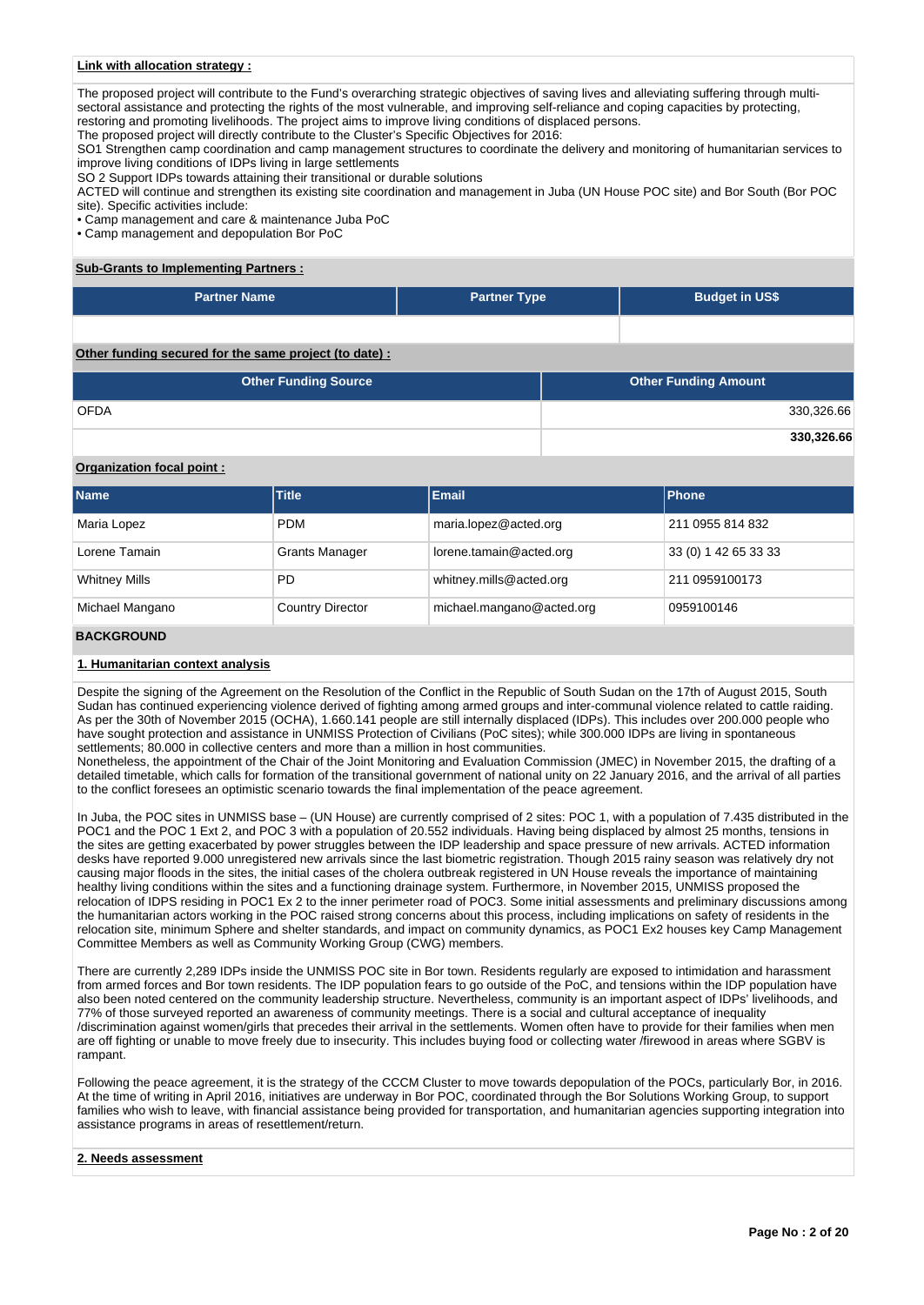There is a continuous need to provide coordination and monitoring of services in UN House POC and Bor POC. On a weekly basis, 30 humanitarian organizations in UN House and 15 humanitarian organizations in Bor attend the site coordination meetings chaired by ACTED, recognizing the value of such coordination services. Furthermore, acknowledging that there are issues that are common to all POCs, there is a need to continue participating in the CCCM cluster as a co-lead agency to represent the challenges that are common to all humanitarian actors carrying out CCCM services. To guarantee that all stakeholders' interests are represented, CCCM Cluster mechanisms at state and national-level, need to be maintained as these are the main forum to carry out advocacy on the needs and gaps identified by monitoring services.

# **3. Description Of Beneficiaries**

Beneficiary Structure within the Target Locations- 27.987 people are residing in the POCs in UN House in Juba, with 26% (7.279) of the population being males between the ages of 18-59 years old. Females between the ages of 18-59 years old comprise 21% (6088) of the population. This age group has lost their livelihoods and will be the primary beneficiaries of community outreach and infrastructure maintenance. 51% (7162 boy and 7152 girls) of the population is between 0-17 years of age and need the stimulation of community mobilization events and proper infrastructure to grow up with dignity. 1% (151 men and 155 women) of the population is over 60 years of age and needs assistance in accessing live-saving camp services. 2.289people are residing within the Bor PoC. 20% (464) of the population are males and 24% (565) of the population are females between the ages of 18-59 years old. 23% (527) of the population are boys between 0- 17 years old, and 29% (675) are girls between 0-17 years old. 2% (24 men and 26 women) of the population is over the age of 60 years old.

Housebound, vulnerable women, older persons, and people with disabilities Many of those residing within the PoCs have suffered injuries, devastating abuse, and may be unable to easily access services within the camps. ACTED will ensure inclusion of age/sex disaggregated data in site population figures, and women's, older persons' and people with disabilities' involvement. When asked what major obstacles to services IDPs confront in access to services, 66% reported they were too busy and 55% said that they had no one to look after their children. To highlight gender integration, in Juba, site management has made a concerted effort to reach out to women to be involved more actively within camp governance and to make sure the camp committees are fully representative of the IDP community. In Bor, the team works closely with the women's committee and ensures that women are represented and considered at all community meetings. ACTED has developed a recommended policy that encourages all partners to provide work opportunities to women and people with disabilities. Working with partners to identify creative work and community engagement opportunities for minority groups will be a priority for project implementation.

#### **4. Grant Request Justification**

Registered and licensed in South Sudan since 2007, ACTED, a French NGO (operating under the French law Association loi 1901), is camp manager for 2 IDP sites UN House and Bor, and 1 IDP settlement in Mingkaman facilitating and coordinating humanitarian response to all IDPs. In addition to being CCCM cluster co-lead, ACTED is also the current State Focal Point for CES and Lakes state. Our Camp Coordination and Camp Management Teams have over 5 years of experience within the context of South Sudan in addition to building on various experiences within camp settings in Jordan, Iraq, Nepal, and other locations.

A Complaint and Feedback Mechanism has been functional in UN House since December 2014 for IDPs to voice their concerns over services or other issues within the camp. In the latest assessment conducted in November, 58% of the interviewed population reported knowledge of a place to complain about living conditions in the POC, being mainly through ACTED or a location where ACTED personnel are based, block leaders officer or the community center. In Bor, a majority of the respondents 62% stated that they know where to report complaints about the living conditions in the PoC or ask for information, from those 214 people, 81% reported the ACTED Tukul as the place where to register complaints and issues. Most of the households state the Leaders' Tukul as the location at which to raise their problems or go to the block leader directly. Some of the households say they preferred discussing their issue with the block leader first as he is their referral person. ACTED's experience in implementing the CFM puts it in a good position to disseminate community messages and to improve IDP response. ACTED Information Officers regularly field, refer, and respond to complaints from internally displaced persons residing within the camps and are well placed to continue perfecting this mechanism during this project.

ACTED will continue supporting the strengthening of siteDbased community committees to ensure that the management of sites is sustainable and locally owned. Further, ACTED will work towards ensuring that site based structures are representative of all persons (women, youth, the elderly, as well as people of different ethnicities and origins) and that decisions are adopted representing all sectors of the IDP population. In Juba, nearly 65% of respondents that participated in the ACTED AMEU survey conducted in November 2015, knew that community meetings take place between community members and the NGO community on a regular basis. 92% of respondents reported knowledge of who their block leader is and 76% were aware of their active participation in community.

As the camp manager, ACTED will promote community participation in all aspects related to living in collective accommodation, including shelter options, water and sanitation services, and security of settlement sites. In Bor, ACTED has noted the potential for the further development of leadership structures, as IDPs frequently refer complaints to community structures. For example, 47% of IDPs report crime to block leaders and 42% report crimes to community watch groups. 57% report water problems to block leaders, and 69% report need for plastic sheeting to block leaders. While leadership structures are in place, the CCCM Cluster has recommended that ACTED continue to strengthen these committees management capacity and ability to target sectorial issues such as education, health, nutrition, and other topics.

ACTED's Camp Management Teams have experience in hosting special days such as World Water Day, International Women's Day, and Sports Day events to promote livelihoods and community building within the camp. Several forms of communication will continue to be used to communicate with IDPs including Boda Boda Talk Talk, community meetings, and information boards.

# **5. Complementarity**

ACTED in its capacity as national CCCM Cluster Co-Coordinator has been working with different CCCM partner organizations across South Sudan, supporting partners in advocacy at national level, providing technical support, and leading on development of strategy. In its role as camp manager in Juba and Bor POCs sites, ACTED maintains strong relationships with all humanitarian stakeholders providing services in the POCs, and acts as a liaison with UNMISS.

### **LOGICAL FRAMEWORK**

#### **Overall project objective**

Strengthened Camp Coordination and Camp Management for improved living conditions and transitional/durable solutions for Internally Displaced Persons in South Sudan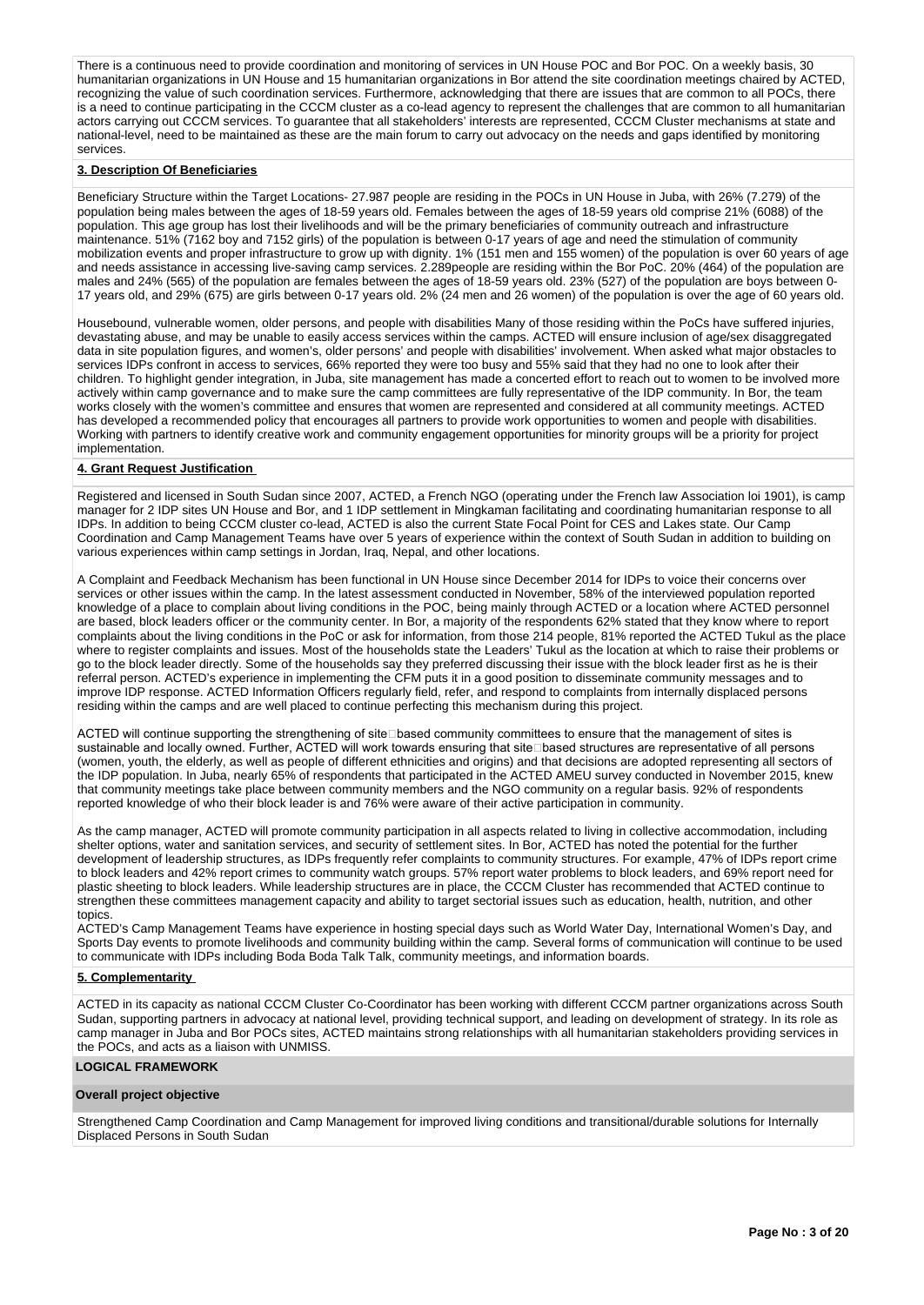| <b>CAMP COORDINATION AND CAMP MANAGEMENT</b>                                                                                                                                                                                                                                                                                                                                                                                                                                                                                                                                                                                                                                                                           |                                                                                                                                                                                   |                                                                                                                                                                                                                                                                                                                                                                                                                                                                                                                                                                                                                                                                                                               |            |                                 |                   |  |                     |  |  |  |
|------------------------------------------------------------------------------------------------------------------------------------------------------------------------------------------------------------------------------------------------------------------------------------------------------------------------------------------------------------------------------------------------------------------------------------------------------------------------------------------------------------------------------------------------------------------------------------------------------------------------------------------------------------------------------------------------------------------------|-----------------------------------------------------------------------------------------------------------------------------------------------------------------------------------|---------------------------------------------------------------------------------------------------------------------------------------------------------------------------------------------------------------------------------------------------------------------------------------------------------------------------------------------------------------------------------------------------------------------------------------------------------------------------------------------------------------------------------------------------------------------------------------------------------------------------------------------------------------------------------------------------------------|------------|---------------------------------|-------------------|--|---------------------|--|--|--|
|                                                                                                                                                                                                                                                                                                                                                                                                                                                                                                                                                                                                                                                                                                                        | <b>Cluster objectives</b>                                                                                                                                                         | <b>Strategic Response Plan (SRP) objectives</b>                                                                                                                                                                                                                                                                                                                                                                                                                                                                                                                                                                                                                                                               |            | <b>Percentage of activities</b> |                   |  |                     |  |  |  |
| living in large settlements                                                                                                                                                                                                                                                                                                                                                                                                                                                                                                                                                                                                                                                                                            | CO1: Strengthen camp coordination and<br>camp management structures to coordinate<br>the delivery and monitoring of humanitarian<br>services to improve living conditions of IDPs | HRP 2016 SO1: Save lives and alleviate<br>suffering through safe access to services and<br>resources with dignity                                                                                                                                                                                                                                                                                                                                                                                                                                                                                                                                                                                             |            |                                 | 50                |  |                     |  |  |  |
|                                                                                                                                                                                                                                                                                                                                                                                                                                                                                                                                                                                                                                                                                                                        | CO2: Support IDPs towards attaining<br>transitional or durable solutions                                                                                                          | HRP 2016 SO2: Ensure communities are<br>protected, capable and prepared to cope with<br>significant threats                                                                                                                                                                                                                                                                                                                                                                                                                                                                                                                                                                                                   |            |                                 |                   |  |                     |  |  |  |
| <b>Contribution to Cluster/Sector Objectives: CCCM</b> services such as site management and care and maintenance of sites will facilitate<br>IDPs' access to life-saving services and protection. CCCM activities will ensure services are targeted and delivered in a timely manner to<br>mitigate further health, protection and WASH related risks. Supporting IDPs to attain their transitional/durable solutions through activities<br>including assisted returns and improved communication amongst communities and with humanitarians on topics such as areas of return,<br>security or how to access services, IDPs will be able to make informed decisions enabling them to respond to and cope with threats. |                                                                                                                                                                                   |                                                                                                                                                                                                                                                                                                                                                                                                                                                                                                                                                                                                                                                                                                               |            |                                 |                   |  |                     |  |  |  |
| Outcome 1                                                                                                                                                                                                                                                                                                                                                                                                                                                                                                                                                                                                                                                                                                              |                                                                                                                                                                                   |                                                                                                                                                                                                                                                                                                                                                                                                                                                                                                                                                                                                                                                                                                               |            |                                 |                   |  |                     |  |  |  |
|                                                                                                                                                                                                                                                                                                                                                                                                                                                                                                                                                                                                                                                                                                                        |                                                                                                                                                                                   | CCCM response enhanced through the strengthening of coordination structures                                                                                                                                                                                                                                                                                                                                                                                                                                                                                                                                                                                                                                   |            |                                 |                   |  |                     |  |  |  |
| Output 1.1                                                                                                                                                                                                                                                                                                                                                                                                                                                                                                                                                                                                                                                                                                             |                                                                                                                                                                                   |                                                                                                                                                                                                                                                                                                                                                                                                                                                                                                                                                                                                                                                                                                               |            |                                 |                   |  |                     |  |  |  |
| <b>Description</b>                                                                                                                                                                                                                                                                                                                                                                                                                                                                                                                                                                                                                                                                                                     |                                                                                                                                                                                   |                                                                                                                                                                                                                                                                                                                                                                                                                                                                                                                                                                                                                                                                                                               |            |                                 |                   |  |                     |  |  |  |
|                                                                                                                                                                                                                                                                                                                                                                                                                                                                                                                                                                                                                                                                                                                        | National and state level coordination mechanisms are maintained                                                                                                                   |                                                                                                                                                                                                                                                                                                                                                                                                                                                                                                                                                                                                                                                                                                               |            |                                 |                   |  |                     |  |  |  |
| <b>Assumptions &amp; Risks</b>                                                                                                                                                                                                                                                                                                                                                                                                                                                                                                                                                                                                                                                                                         |                                                                                                                                                                                   |                                                                                                                                                                                                                                                                                                                                                                                                                                                                                                                                                                                                                                                                                                               |            |                                 |                   |  |                     |  |  |  |
|                                                                                                                                                                                                                                                                                                                                                                                                                                                                                                                                                                                                                                                                                                                        | • Political situation does not hamper implementation<br>. Humanitarian partners continue to have access to the site                                                               | • Areas of implementation and targeted beneficiaries remain accessible to ACTED throughout the project's timeline.<br>• There is enough space and resources to safely achieve the SPHERE standards.                                                                                                                                                                                                                                                                                                                                                                                                                                                                                                           |            |                                 |                   |  |                     |  |  |  |
| <b>Activities</b><br>Activity 1.1.1                                                                                                                                                                                                                                                                                                                                                                                                                                                                                                                                                                                                                                                                                    |                                                                                                                                                                                   |                                                                                                                                                                                                                                                                                                                                                                                                                                                                                                                                                                                                                                                                                                               |            |                                 |                   |  |                     |  |  |  |
|                                                                                                                                                                                                                                                                                                                                                                                                                                                                                                                                                                                                                                                                                                                        |                                                                                                                                                                                   | Participating in the CCCM Cluster as co-coordination agency- As NGO Co-Coordinator of the CCCM Cluster, ACTED will work closely with                                                                                                                                                                                                                                                                                                                                                                                                                                                                                                                                                                          |            |                                 |                   |  |                     |  |  |  |
| and monitoring and reporting.                                                                                                                                                                                                                                                                                                                                                                                                                                                                                                                                                                                                                                                                                          |                                                                                                                                                                                   | the Cluster lead agencies and members in undertaking support to the Cluster coordination mechanism. This includes planning and<br>development of strategy, representation at national Inter-Cluster level, advocacy on behalf of CCCM and partners, coordination of activities,                                                                                                                                                                                                                                                                                                                                                                                                                               |            |                                 |                   |  |                     |  |  |  |
|                                                                                                                                                                                                                                                                                                                                                                                                                                                                                                                                                                                                                                                                                                                        |                                                                                                                                                                                   | In addition, in line with the CCCM Cluster strategy of 2016, ACTED will undertake training and capacity-building of local authorities, camp<br>leadership, humanitarian partners, and camp management staff. Training schedule will be determined in collaboration with the Cluster,<br>projected to include introductory Camp Management trainings, attendance of Training of Trainers by ACTED staff, plus delivery of trainings<br>at Bor and Juba site level to NGO/UN staff, local authorities, camp leadership as needed.                                                                                                                                                                               |            |                                 |                   |  |                     |  |  |  |
| Activity 1.1.2                                                                                                                                                                                                                                                                                                                                                                                                                                                                                                                                                                                                                                                                                                         |                                                                                                                                                                                   |                                                                                                                                                                                                                                                                                                                                                                                                                                                                                                                                                                                                                                                                                                               |            |                                 |                   |  |                     |  |  |  |
|                                                                                                                                                                                                                                                                                                                                                                                                                                                                                                                                                                                                                                                                                                                        |                                                                                                                                                                                   | In 2015, ACTED was the CCCM State Focal Point (SFP) for Central Equatoria and Lakes States, monitoring and disseminating information<br>on the displacement context. In line with the CCCM Cluster / DTM strategy for the first part of 2016, ACTED's role as SFP in these two<br>locations is currently dormant, with a focus instead on implementation of CCCM activities within POCs and displacement sites. The role of<br>the SFP will be developed/revived in line with the Cluster strategy as necessary.                                                                                                                                                                                              |            |                                 |                   |  |                     |  |  |  |
| Activity 1.1.3                                                                                                                                                                                                                                                                                                                                                                                                                                                                                                                                                                                                                                                                                                         |                                                                                                                                                                                   |                                                                                                                                                                                                                                                                                                                                                                                                                                                                                                                                                                                                                                                                                                               |            |                                 |                   |  |                     |  |  |  |
|                                                                                                                                                                                                                                                                                                                                                                                                                                                                                                                                                                                                                                                                                                                        |                                                                                                                                                                                   | Participating in national POC meeting and 2 cluster coordination mechanisms in Juba and Bor-As a site management agency, ACTED will<br>continue to attend regular coordination meetings both at a site and national level, with representation from the Camp Managers and<br>Technical Coordinator respectively, working with partners (humanitarian and UNMISS) on addressing and resolving issues arising in the<br>sites, advocating on behalf of communities and humanitarian partners, and in 2016, with site depopulation of PoCs tabled as a priority, with<br>a particular focus on advocating for timely and well-managed and well-communicated implementation of transitional or durable solutions. |            |                                 |                   |  |                     |  |  |  |
| <b>Indicators</b>                                                                                                                                                                                                                                                                                                                                                                                                                                                                                                                                                                                                                                                                                                      |                                                                                                                                                                                   |                                                                                                                                                                                                                                                                                                                                                                                                                                                                                                                                                                                                                                                                                                               |            |                                 |                   |  |                     |  |  |  |
|                                                                                                                                                                                                                                                                                                                                                                                                                                                                                                                                                                                                                                                                                                                        |                                                                                                                                                                                   |                                                                                                                                                                                                                                                                                                                                                                                                                                                                                                                                                                                                                                                                                                               |            | <b>End cycle beneficiaries</b>  |                   |  | <b>End</b><br>cycle |  |  |  |
| Code                                                                                                                                                                                                                                                                                                                                                                                                                                                                                                                                                                                                                                                                                                                   | <b>Cluster</b>                                                                                                                                                                    | <b>Indicator</b>                                                                                                                                                                                                                                                                                                                                                                                                                                                                                                                                                                                                                                                                                              | <b>Men</b> | <b>Women</b>                    | <b>Boys</b> Girls |  | <b>Target</b>       |  |  |  |
| Indicator 1.1.1                                                                                                                                                                                                                                                                                                                                                                                                                                                                                                                                                                                                                                                                                                        | <b>CAMP COORDINATION</b><br><b>AND CAMP</b><br>MANAGEMENT                                                                                                                         | Frontline # of Camp Coordination and Camp<br>Management meetings organized                                                                                                                                                                                                                                                                                                                                                                                                                                                                                                                                                                                                                                    |            |                                 |                   |  | 6                   |  |  |  |
|                                                                                                                                                                                                                                                                                                                                                                                                                                                                                                                                                                                                                                                                                                                        |                                                                                                                                                                                   | Means of Verification: Meeting minutes from 3 national cluster meetings attended/input to, 3 national POC meetings attended                                                                                                                                                                                                                                                                                                                                                                                                                                                                                                                                                                                   |            |                                 |                   |  |                     |  |  |  |
|                                                                                                                                                                                                                                                                                                                                                                                                                                                                                                                                                                                                                                                                                                                        | Indicator 1.1.2 CAMP COORDINATION<br><b>AND CAMP</b><br>MANAGEMENT                                                                                                                | # short reports on displacement created                                                                                                                                                                                                                                                                                                                                                                                                                                                                                                                                                                                                                                                                       |            |                                 |                   |  | 0                   |  |  |  |
|                                                                                                                                                                                                                                                                                                                                                                                                                                                                                                                                                                                                                                                                                                                        |                                                                                                                                                                                   | <b>Means of Verification</b> : 0 monthly reports produced, in line with Cluster strategy                                                                                                                                                                                                                                                                                                                                                                                                                                                                                                                                                                                                                      |            |                                 |                   |  |                     |  |  |  |
| Output 1.2                                                                                                                                                                                                                                                                                                                                                                                                                                                                                                                                                                                                                                                                                                             |                                                                                                                                                                                   |                                                                                                                                                                                                                                                                                                                                                                                                                                                                                                                                                                                                                                                                                                               |            |                                 |                   |  |                     |  |  |  |
| <b>Description</b>                                                                                                                                                                                                                                                                                                                                                                                                                                                                                                                                                                                                                                                                                                     |                                                                                                                                                                                   |                                                                                                                                                                                                                                                                                                                                                                                                                                                                                                                                                                                                                                                                                                               |            |                                 |                   |  |                     |  |  |  |
| manager                                                                                                                                                                                                                                                                                                                                                                                                                                                                                                                                                                                                                                                                                                                |                                                                                                                                                                                   | Community governance structures are in place and accountable to population needs in both Juba and Bor PoCs where ACTED is site                                                                                                                                                                                                                                                                                                                                                                                                                                                                                                                                                                                |            |                                 |                   |  |                     |  |  |  |

# **Assumptions & Risks**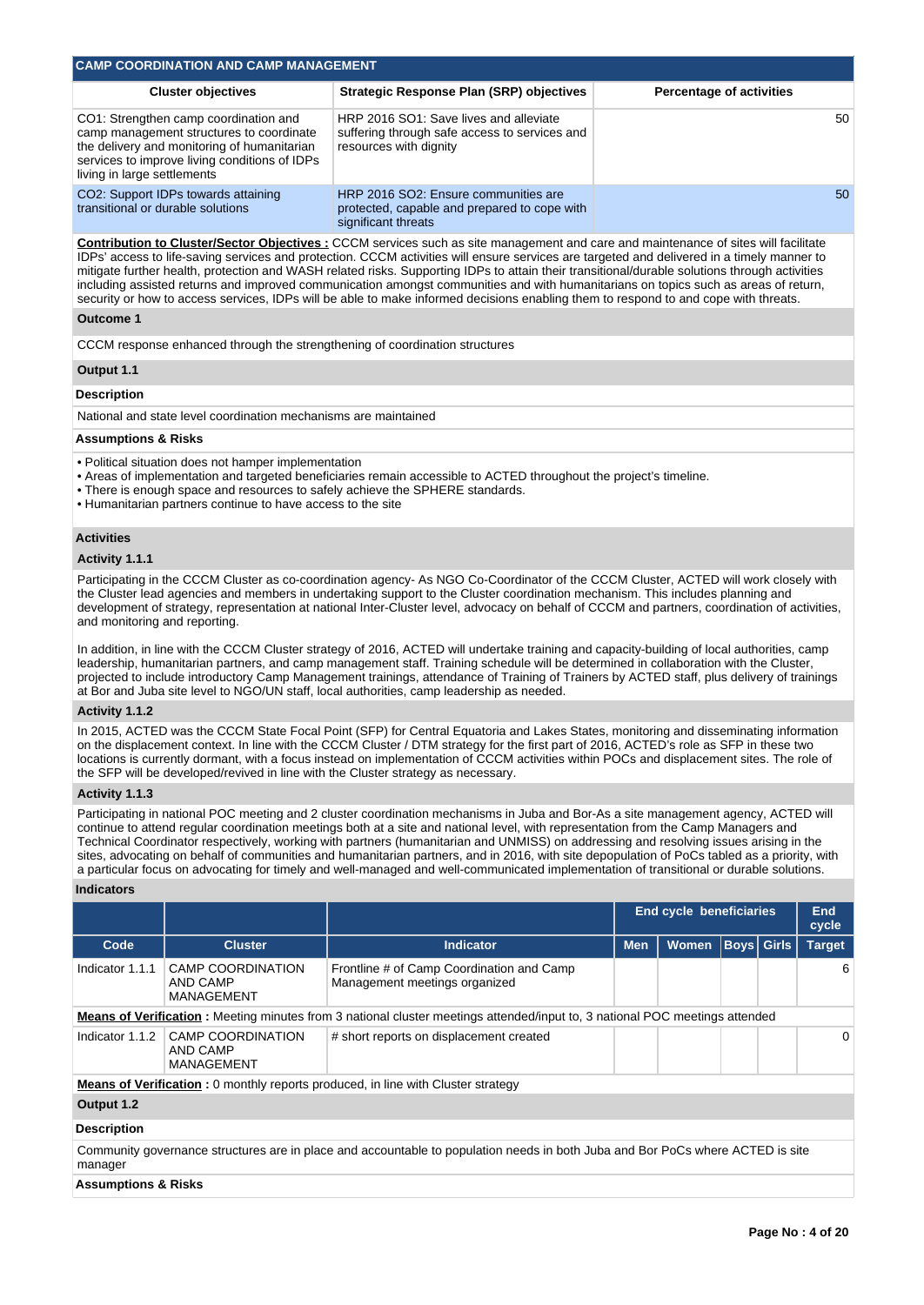- Political situation does not hamper implementation.
- Areas of implementation and targeted beneficiaries remain accessible throughout the project's timeline.
- There is enough space and resources to safely achieve the SPHERE standards
- Camp leadership is in place and respected by community

### **Activities**

# **Activity 1.2.1**

Support to community governance structures- In both PoCs, ACTED actively supports and promotes community governance structures in the sites - . This includes supporting camp governance structures through the provision of small running costs (e.g. stationary and tshirts), and the donation of minimal furniture (tables, chairs and lockable cupboards). This enables the community to run their own assessments, facilitate their own meetings, disseminate and record information. As camp management, ACTED will also facilitate meetings with different community groups (Elders, Women's Representatives, Youth Groups) and Partners, to discuss pressing issues and promote CCCM reporting structures – in Juba PoCs this includes the chairing of regular community meetings in each of the PoCs, as well as working with the Block Leaders and Executive Committee, Youth Committee and Women's Committee.

### **Activity 1.2.2**

Maintaining coordination through regular meetings, updates and communication flows between different partners working in IDP Site- As Camp Management agency, ACTED also works to ensure good coordination between partners in the site – humanitarian and UNMISS. This includes provision of regularly updated 3Ws, contacts lists, and stakeholder mapping tools.

# **Activity 1.2.3**

Community Mobilization- ACTED's community mobilisation team works on a continual basis with community structures in the site, disseminating information, listening to concerns from camp community, and supporting community events. This includes Supporting events run for or by the community, by providing stationary or water/juice for Partner-run trainings, global events (World Aids Day, Mental Health Day etc), and cultural celebrations. In addition, information campaigns will be run as needed – in the first half of 2016 in Bor, the key focus of information campaigns will be on site depopulation. In both Juba PoCs and Bor, fire safety campaigns will be run as dry season approaches and fire risk rises, giving training to community groups on fire safety as well as information dissemination to the camp community. This will be complemented by the provision of fire extinguishers to key community focal places.

# **Activity 1.2.4**

Complaints and Feedback Mechanisms are operational within both locations- With a continued commitment to enhancing accountability to the site population, ACTED will continue with its existing CFM structures – whereby site residents can easily access the opportunity to raise concerns or complaints related to any sector within the site.

Complaints are collected and registered by trained staff at the ACTED information desks. Complaints are then referred to partners with a request for action to be taken. The CFM loop is then closed through follow-up calls to the partners, and 'closure' of complaints cases. Importance is placed on confidentiality particularly in the instance of complaints arising with potential Protection concerns, and staff will continue to be trained as to appropriate responses in these circumstances, including knowledge of referral pathways.

### **Indicators**

|                    |                                                                            |                                                                                                                                                                                                                            | <b>End cycle beneficiaries</b> | End<br>cycle |                   |     |               |
|--------------------|----------------------------------------------------------------------------|----------------------------------------------------------------------------------------------------------------------------------------------------------------------------------------------------------------------------|--------------------------------|--------------|-------------------|-----|---------------|
| Code               | <b>Cluster</b>                                                             | <b>Indicator</b>                                                                                                                                                                                                           | <b>Men</b>                     | <b>Women</b> | <b>Boys</b> Girls |     | <b>Target</b> |
| Indicator 1.2.1    | <b>CAMP COORDINATION</b><br>AND CAMP<br><b>MANAGEMENT</b>                  | # of IDPs leadership structures<br>established/supported                                                                                                                                                                   |                                |              |                   |     | 3             |
|                    |                                                                            | Means of Verification : 3 (2 in Juba and 1 in Bor)- observance and attendance at meetings Membership listing, site reports, AME reports,<br>meeting minutes Membership listing, site reports, AME reports, meeting minutes |                                |              |                   |     |               |
|                    | Indicator 1.2.2 CAMP COORDINATION<br><b>AND CAMP</b><br><b>MANAGEMENT</b>  | % female participation in IDP leadership                                                                                                                                                                                   |                                |              |                   |     | 40            |
|                    |                                                                            | <b>Means of Verification:</b> Number of women in attendance in community meetings                                                                                                                                          |                                |              |                   |     |               |
| Indicator 1.2.3    | <b>CAMP COORDINATION</b><br><b>AND CAMP</b><br><b>MANAGEMENT</b>           | # General Coordination Meetings chaired                                                                                                                                                                                    |                                |              |                   |     | 12            |
|                    | Means of Verification: 6 in Juba POC and 6 in Bor POC                      |                                                                                                                                                                                                                            |                                |              |                   |     |               |
| Indicator 1.2.4    | <b>CAMP COORDINATION</b><br><b>AND CAMP</b><br><b>MANAGEMENT</b>           | # of awareness campaigns conducted                                                                                                                                                                                         |                                |              |                   |     | 2             |
|                    |                                                                            | Means of Verification: program documents, event reports, 2 out of 4 events including fire safety and camp cleaning campaigns                                                                                               |                                |              |                   |     |               |
| Indicator 1.2.5    | <b>CAMP COORDINATION</b><br><b>AND CAMP</b><br><b>MANAGEMENT</b>           | % of complaints received and referred to relevant<br>partners                                                                                                                                                              |                                |              |                   |     | 100           |
|                    |                                                                            | Means of Verification: Complaint forms and logbook of complaints, AMEU report on complaint and feedback mechanisms' analysis                                                                                               |                                |              |                   |     |               |
| Indicator $1.2.6$  | <b>CAMP COORDINATION</b><br><b>AND CAMP</b><br><b>MANAGEMENT</b>           | Frontline # of people prepared for transitional<br>solutions                                                                                                                                                               | 490                            | 592          | 530               | 677 | 2,289         |
|                    | <b>Means of Verification: Population of Bor POC</b>                        |                                                                                                                                                                                                                            |                                |              |                   |     |               |
| Output 1.3         |                                                                            |                                                                                                                                                                                                                            |                                |              |                   |     |               |
| <b>Description</b> |                                                                            |                                                                                                                                                                                                                            |                                |              |                   |     |               |
|                    | allocation to IDPs. Infrastructure maintenance by partners is coordinated. | Basic infrastructure of POC sites is maintained and rehabilitated where needed, and sites are prepared and demarcated in situation of plot                                                                                 |                                |              |                   |     |               |

**Assumptions & Risks**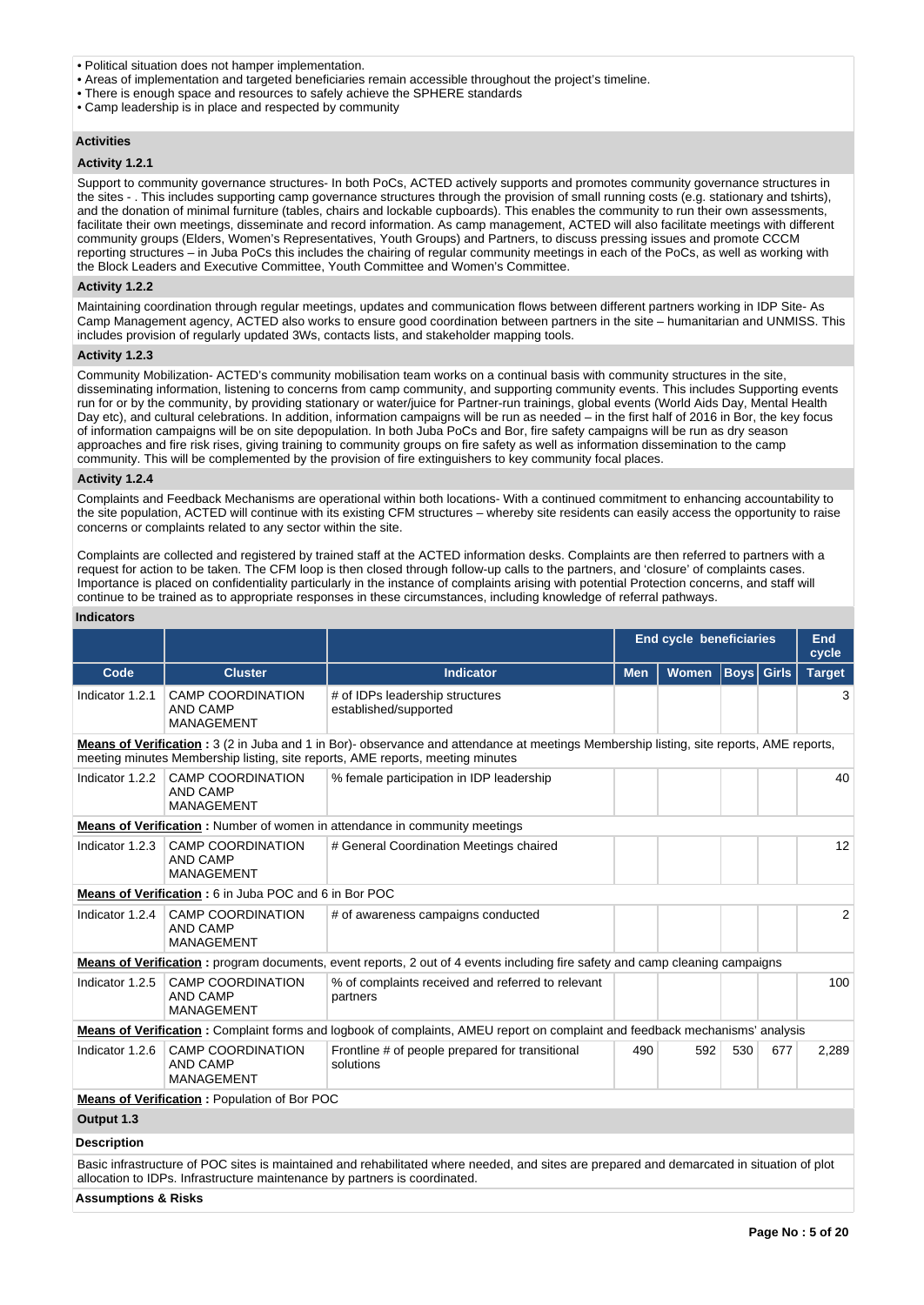- No space to prepare/demarcate or allocate
- Sites are closed/ partially closed
- Access is limited to humanitarian actors and contractors

# **Activities**

# **Activity 1.3.1**

Reception of individuals relocated within Juba PoCs.- ACTED anticipates to receive the families relocating from POC 1 Annex 2 into POC3. This activity is budgeted in the complementary first funding request from CHF, running from 01/02/2016 to 31/07/2016

#### **Activity 1.3.2**

Maintenance works carried out by ACTED directly in Juba and Bor - In Juba PoCs, anticipating the site to be open for at least a further year, ACTED will conduct general maintenance in Juba POC, and small-scale maintenance in Bor POC, such as drainage works, bridge building, minimal shelter rehabilitation, sandbags for flooding, and internal fence reconstruction, using casual labour hired from the POC. A pump will be purchased for Bor, to minimize flood risks.

In Juba, an ongoing concern for residents' safety has been a lack of lighting at night. To address this, ACTED will install solar lighting in key communal areas identified as being of Protection concern, e.g. communal latrines. When the site is eventually decommissioned, ACTED will uninstall the lighting and repurpose to alternate communities.

Also in Juba, workspace previously used by humanitarians within the UNMISS base is no longer accessible due to changes in security rules. ACTED will therefore construct and outfit an of

# **Activity 1.3.3**

Site consolidation (deconstruction) Bor POC

In line with the CCCM Cluster strategy, agencies in Bor POC are currently working to support families who wish to leave the POC, including through the provision of monetary assistance for transportation to preferred areas of relocation/return. As well as working with the partners in Bor and Cluster at a national level to develop strategy for the initiatives, and for the future of the POC, ACTED as Camp Management agency will lead on consolidation of site services in response to large numbers of families choosing to permanently leave the POC. This will include dismantling of some shelters and consolidating shelters into identified areas of the POC, with strategy developed with the community. Associated infrastructure may also be decommissioned by ACTED/partners, dependent on number of persons leaving, with respective responsibilities agreed between humanitarian partners and UNMISS. ACTED will provide casual labour, clean-up materials, and tru

### **Indicators**

|                                |                                                                                                                                                                                               |                                                                                                                                   | <b>End cycle beneficiaries</b><br><b>End</b><br>cycle |              |             |              |               |  |
|--------------------------------|-----------------------------------------------------------------------------------------------------------------------------------------------------------------------------------------------|-----------------------------------------------------------------------------------------------------------------------------------|-------------------------------------------------------|--------------|-------------|--------------|---------------|--|
| Code                           | <b>Cluster</b>                                                                                                                                                                                | <b>Indicator</b>                                                                                                                  | <b>Men</b>                                            | <b>Women</b> | <b>Boys</b> | <b>Girls</b> | <b>Target</b> |  |
| Indicator 1.3.1                | <b>CAMP COORDINATION</b><br>AND CAMP<br><b>MANAGEMENT</b>                                                                                                                                     | # of reception strategy documents drafted                                                                                         |                                                       |              |             |              | 1             |  |
|                                |                                                                                                                                                                                               | <b>Means of Verification:</b> Strategy document, meeting minutes, meeting attendance lists                                        |                                                       |              |             |              |               |  |
| Indicator 1.3.2                | <b>CAMP COORDINATION</b><br><b>AND CAMP</b><br><b>MANAGEMENT</b>                                                                                                                              | # households successfully received into PoC3                                                                                      |                                                       |              |             |              | 627           |  |
|                                |                                                                                                                                                                                               | <b>Means of Verification</b> : Strategy document, meeting minutes, meeting attendance lists                                       |                                                       |              |             |              |               |  |
| Indicator 1.3.3                | <b>CAMP COORDINATION</b><br><b>AND CAMP</b><br><b>MANAGEMENT</b>                                                                                                                              | # of IDP sites/ camps with CCCM structures and<br>mechanism present                                                               |                                                       |              |             |              | 2             |  |
|                                |                                                                                                                                                                                               | <b>Means of Verification</b> : Site reports, weekly coordination meeting minutes, internal records of site maintenance priorities |                                                       |              |             |              |               |  |
|                                | Indicator 1.3.4 CAMP COORDINATION<br><b>AND CAMP</b><br><b>MANAGEMENT</b>                                                                                                                     | # informal assessments conducted of<br>maintenance gaps ("site walkthrough")                                                      |                                                       |              |             |              | 6             |  |
|                                |                                                                                                                                                                                               | Means of Verification : Site reports, weekly coordination meeting minutes, internal records of site maintenance priorities        |                                                       |              |             |              |               |  |
| Indicator 1.3.5                | <b>CAMP COORDINATION</b><br><b>AND CAMP</b><br><b>MANAGEMENT</b>                                                                                                                              | Frontline # of site development activities carried<br>out/updated                                                                 |                                                       |              |             |              | $\mathbf{1}$  |  |
|                                | drafted. Means of verification: strategy documents                                                                                                                                            | Means of Verification: *WOULD NOT ALLOW FOR CUSTOM INDICATOR. Actual indicator: # of site consolidation/shelter strategies        |                                                       |              |             |              |               |  |
| <b>Outcome 2</b>               |                                                                                                                                                                                               |                                                                                                                                   |                                                       |              |             |              |               |  |
|                                |                                                                                                                                                                                               | Internally Displaced Persons have access to information on transitional and durable solutions                                     |                                                       |              |             |              |               |  |
| Output 2.1                     |                                                                                                                                                                                               |                                                                                                                                   |                                                       |              |             |              |               |  |
| <b>Description</b>             |                                                                                                                                                                                               |                                                                                                                                   |                                                       |              |             |              |               |  |
|                                | Information is disseminated on durable solutions                                                                                                                                              |                                                                                                                                   |                                                       |              |             |              |               |  |
| <b>Assumptions &amp; Risks</b> |                                                                                                                                                                                               |                                                                                                                                   |                                                       |              |             |              |               |  |
|                                | - Residents will be opposed to content of messages<br>- Political situation will hamper sessions<br>- UNMISS will be opposed<br>- Delay by cluster on which information is cleared to be used |                                                                                                                                   |                                                       |              |             |              |               |  |

**Activities**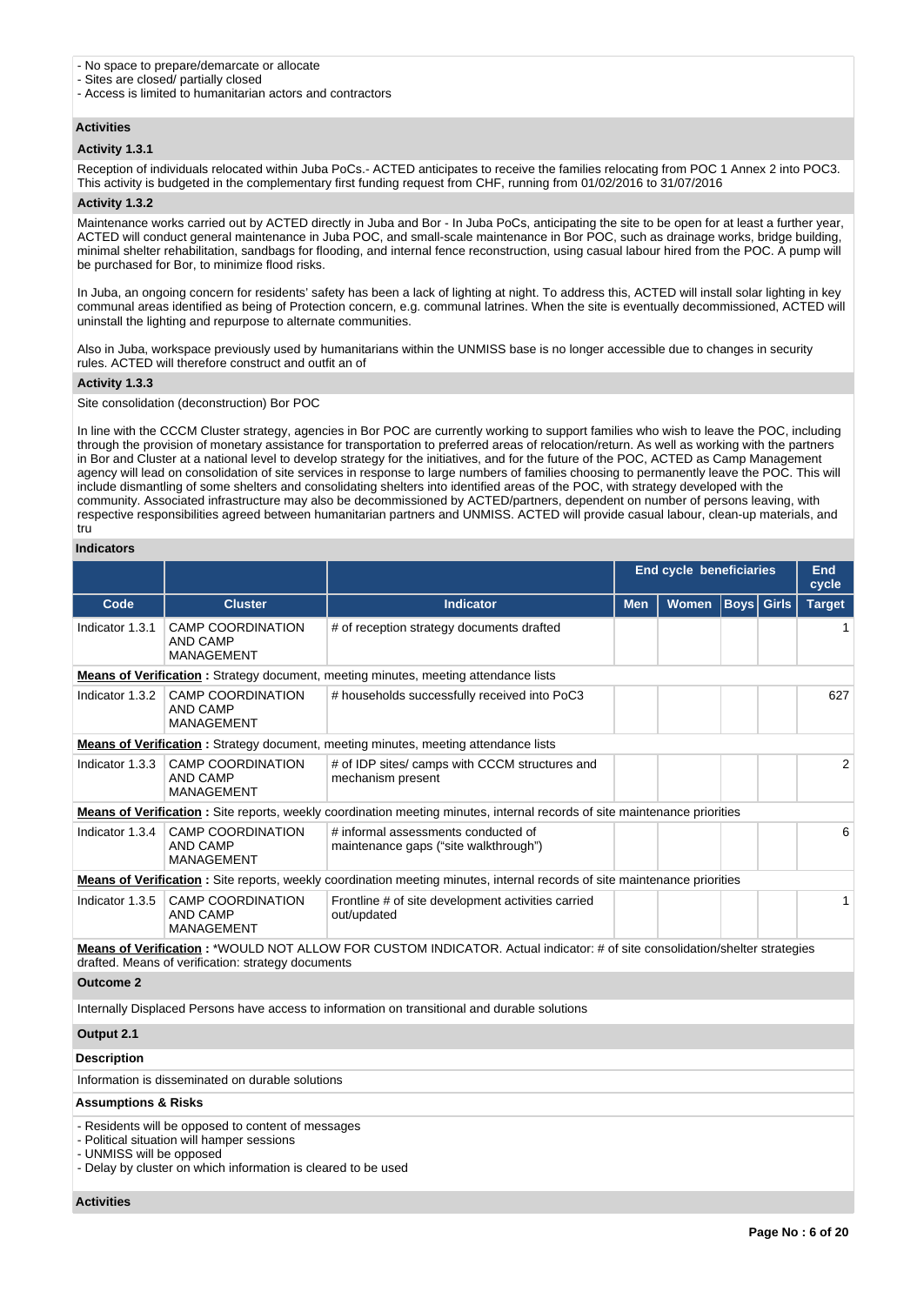# **Activity 2.1.1**

Information desks established-ACTED information desks are equipped with tools and information to function as information hubs related to peace process and operations within the sites. ACTED will strengthen its Information Desk (staffed every day in Juba, thrice-weekly in Bor), and public information campaigns will be conducted through varying channels such as dissemination of information materials, use of community noticeboards, community meetings, etc.

# **Activity 2.1.2**

In Bor, ACTED will conduct large-scale community information campaigns, working closely with other partners in the site, ensuring the site population are well-informed about the Peace Agreement, about the situation outside of the site, and options for their movement and settlement outside the PoC. A particular focus will be made on reaching women, who may be less likely to attend community meetings, and on households headed by vulnerable individuals who may not access public information easily

This activity will take place within the wider framework of the Solutions Working Group in Bor POC, complementing other solutions-focused initiatives.

ACTED also plans to conduct events encouraging community dialogue within the POC and with the Bor town community as possible, using events such as World Day of Elimination of Sexual Violence.

# **Indicators**

|                            |                                                           |                                                                                                                                              | <b>End cycle beneficiaries</b> |              | <b>End</b><br>cycle |                   |               |
|----------------------------|-----------------------------------------------------------|----------------------------------------------------------------------------------------------------------------------------------------------|--------------------------------|--------------|---------------------|-------------------|---------------|
| Code                       | <b>Cluster</b>                                            | <b>Indicator</b>                                                                                                                             | <b>Men</b>                     | <b>Women</b> |                     | <b>Boys Girls</b> | <b>Target</b> |
| Indicator 2.1.1            | <b>CAMP COORDINATION</b><br>AND CAMP<br><b>MANAGEMENT</b> | Frontline # of people prepared for transitional<br>7,920<br>solutions                                                                        |                                | 6,835        | 7,69<br>2           | 7,82<br>9         | 30,276        |
| desks                      |                                                           | <b>Means of Verification</b> : KAP Survey, # of information products disseminated, attendance at campaigns, logbook on visits to information |                                |              |                     |                   |               |
| Indicator 2.1.2            | CAMP COORDINATION<br>AND CAMP<br><b>MANAGEMENT</b>        | # mass information campaigns conducted                                                                                                       |                                |              |                     |                   |               |
|                            |                                                           | <b>Means of Verification</b> : Meeting minutes, reports on events, AME reports, site reports                                                 |                                |              |                     |                   |               |
| Indicator 2.1.3            | CAMP COORDINATION<br>AND CAMP<br><b>MANAGEMENT</b>        | # of information desks operational                                                                                                           |                                |              |                     |                   | 3             |
|                            |                                                           | <b>Means of Verification:</b> Meeting minutes, reports on events, AME reports, site reports                                                  |                                |              |                     |                   |               |
| Indicator 2.1.4            | CAMP COORDINATION<br>AND CAMP<br><b>MANAGEMENT</b>        | % Bor site population aware of where to access<br>information on peace agreement/options for<br>resettlement or return                       |                                |              |                     |                   | 75            |
|                            | <b>Means of Verification: AMEU reports</b>                |                                                                                                                                              |                                |              |                     |                   |               |
| <b>Additional Targets:</b> |                                                           |                                                                                                                                              |                                |              |                     |                   |               |

# **M & R**

# **Monitoring & Reporting plan**

Monitoring and Evaluation Plans Source, method and timeframe for data collection: Standard monitoring procedures have been developed internally by ACTED to ensure a good level of relevance of its activities. Therefore, for the proposed project, a two level control framework will be established: o First level control will be conducted by the project management team, in accordance with ACTED guidelines, including the Project Management Framework (PMF), a tool employed by ACTED for monitoring of indicators and progress, updated every two weeks. Monthly activity reports will be prepared by the project manager(s) and submitted to the Country Director. The PM, with the Area Coordinator, is responsible for monitoring and ensuring that problems do not hinder progress. Once solutions are determined for identified problems, they are integrated into the work plan and monitored; o Second level control will be performed by the Appraisal, Monitoring, and Evaluation Unit (AMEU).Activities will be monitored throughout implementation, with a focus on risks, achievements compared to objectives, selection of beneficiaries, analysis of problems, links with communities, and quality of implementation. AMEU reviews will be based on independent interviews, observations of programming processes, and analysis of support documentation and will focus on performance monitoring: inputs, activities, outputs, outcomes and program processes. Monitoring reports will be prepared and shared with the project management team and the country direction, in order to take appropriate corrective measures. Office, team identified to undertake monitoring related tasks: The staff members in charge of monitoring tasks comprise: o First level control conducted by the area coordinator, program managers, and field supervisors o Second level control conducted by the AMEU officer through monitoring & evaluation tasks o Overarching supervision from the Country Director o Regional direction in Nairobi, providing support missions, principally through Regional internal audit unit. The plans for data analysis, reporting, review and use: In terms of data management, ACTED monitoring plan for the proposed project will rely on: o Analysis: preparation of baseline assessments, establishment of project database and list of beneficiaries, kick off meeting, establishment of PMF; o Reporting: preparation of quarterly / final reports to donor, participation in coordination meetings, reporting on progress to UN / Authorities. Reporting also includes the establishment and update of the FLAT and program filing system for compliance and relevance purposes; o Review and use: preparation of weekly internal coordination meetings, project management activity reports, AME reports, monthly management internal report, and regional internal audit reports (department(s) in charge: Country direction, project management, AMEU, support departments) These data will be analyzed and compared, and lessons learned and best practices will be shared together with the final report.

# **Workplan**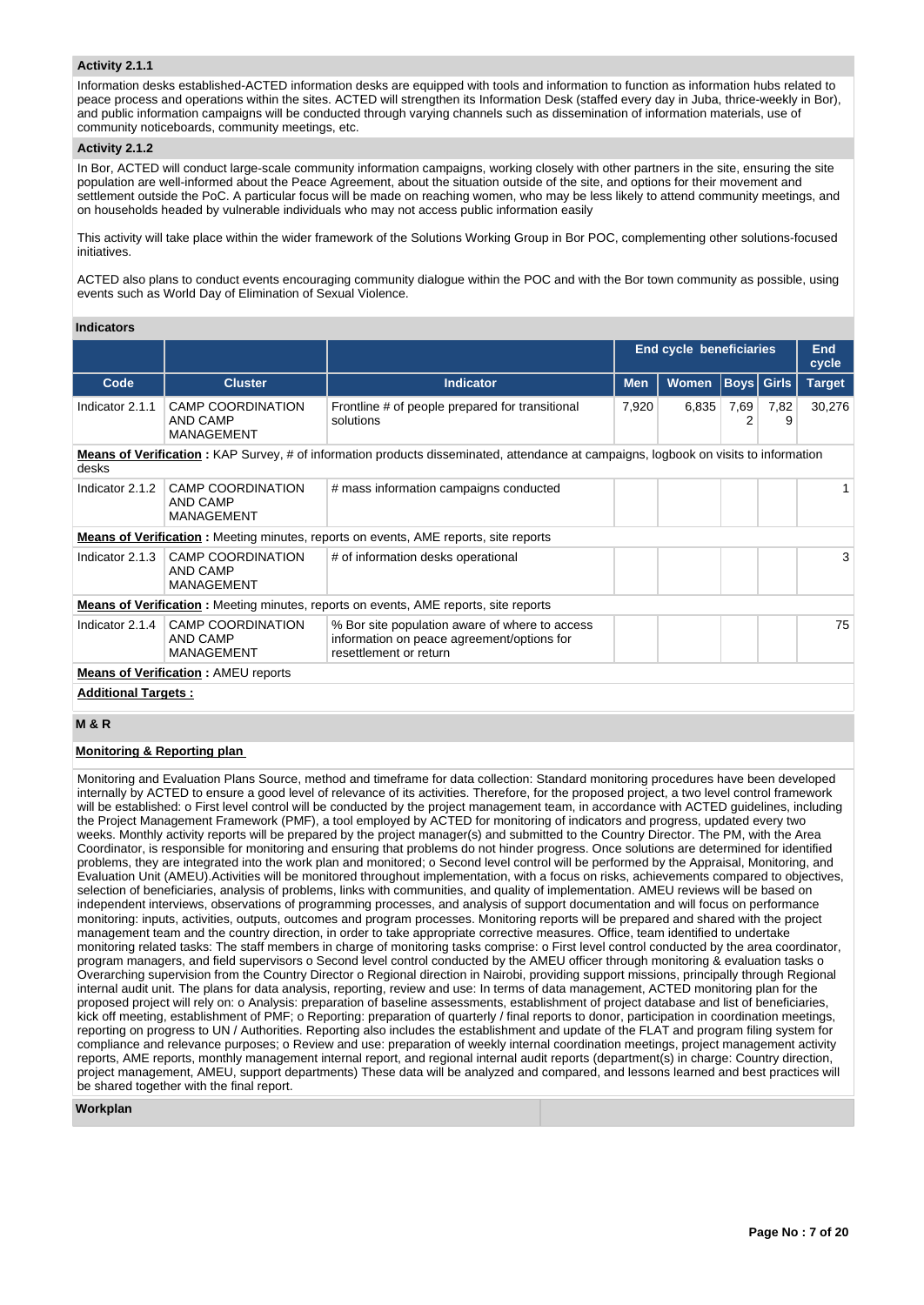| Activitydescription                                                                                                                                                                                                                                                                                                                                                                                                                                                                                                                                                                                                                                                                                                                                                                                                                                                                                                                                                                                 | Year |  |  |    | 6       | 7              | 8 | 9 |  | 10   11   12 |
|-----------------------------------------------------------------------------------------------------------------------------------------------------------------------------------------------------------------------------------------------------------------------------------------------------------------------------------------------------------------------------------------------------------------------------------------------------------------------------------------------------------------------------------------------------------------------------------------------------------------------------------------------------------------------------------------------------------------------------------------------------------------------------------------------------------------------------------------------------------------------------------------------------------------------------------------------------------------------------------------------------|------|--|--|----|---------|----------------|---|---|--|--------------|
| Activity 1.1.1: Participating in the CCCM Cluster as co-coordination agency- As<br>NGO Co-Coordinator of the CCCM Cluster, ACTED will work closely with the<br>Cluster lead agencies and members in undertaking support to the Cluster<br>coordination mechanism. This includes planning and development of strategy,<br>representation at national Inter-Cluster level, advocacy on behalf of CCCM and<br>partners, coordination of activities, and monitoring and reporting.                                                                                                                                                                                                                                                                                                                                                                                                                                                                                                                      | 2016 |  |  | X. | $X$ $X$ |                |   |   |  |              |
| In addition, in line with the CCCM Cluster strategy of 2016, ACTED will undertake<br>training and capacity-building of local authorities, camp leadership, humanitarian<br>partners, and camp management staff. Training schedule will be determined in<br>collaboration with the Cluster, projected to include introductory Camp Management<br>trainings, attendance of Training of Trainers by ACTED staff, plus delivery of<br>trainings at Bor and Juba site level to NGO/UN staff, local authorities, camp<br>leadership as needed.                                                                                                                                                                                                                                                                                                                                                                                                                                                            |      |  |  |    |         |                |   |   |  |              |
| Activity 1.1.2: In 2015, ACTED was the CCCM State Focal Point (SFP) for Central<br>Equatoria and Lakes States, monitoring and disseminating information on the<br>displacement context. In line with the CCCM Cluster / DTM strategy for the first<br>part of 2016, ACTED's role as SFP in these two locations is currently dormant, with<br>a focus instead on implementation of CCCM activities within POCs and<br>displacement sites. The role of the SFP will be developed/revived in line with the<br>Cluster strategy as necessary.                                                                                                                                                                                                                                                                                                                                                                                                                                                           | 2016 |  |  | X  | X       | $\overline{X}$ |   |   |  |              |
| Activity 1.1.3: Participating in national POC meeting and 2 cluster coordination<br>mechanisms in Juba and Bor-As a site management agency, ACTED will continue<br>to attend regular coordination meetings both at a site and national level, with<br>representation from the Camp Managers and Technical Coordinator respectively,<br>working with partners (humanitarian and UNMISS) on addressing and resolving<br>issues arising in the sites, advocating on behalf of communities and humanitarian<br>partners, and in 2016, with site depopulation of PoCs tabled as a priority, with a<br>particular focus on advocating for timely and well-managed and well-<br>communicated implementation of transitional or durable solutions.                                                                                                                                                                                                                                                          | 2016 |  |  | X  | X       | $\times$       |   |   |  |              |
| Activity 1.2.1: Support to community governance structures- In both PoCs, ACTED<br>actively supports and promotes community governance structures in the sites -.<br>This includes supporting camp governance structures through the provision of<br>small running costs (e.g. stationary and tshirts), and the donation of minimal<br>furniture (tables, chairs and lockable cupboards). This enables the community to<br>run their own assessments, facilitate their own meetings, disseminate and record<br>information. As camp management, ACTED will also facilitate meetings with<br>different community groups (Elders, Women's Representatives, Youth Groups) and<br>Partners, to discuss pressing issues and promote CCCM reporting structures - in<br>Juba PoCs this includes the chairing of regular community meetings in each of the<br>PoCs, as well as working with the Block Leaders and Executive Committee, Youth<br>Committee and Women's Committee.                            | 2016 |  |  | X  | X       | $\overline{X}$ |   |   |  |              |
| Activity 1.2.2: Maintaining coordination through regular meetings, updates and<br>communication flows between different partners working in IDP Site- As Camp<br>Management agency, ACTED also works to ensure good coordination between<br>partners in the site – humanitarian and UNMISS. This includes provision of<br>regularly updated 3Ws, contacts lists, and stakeholder mapping tools.                                                                                                                                                                                                                                                                                                                                                                                                                                                                                                                                                                                                     | 2016 |  |  | X  | X       | X              |   |   |  |              |
| Activity 1.2.3: Community Mobilization-ACTED's community mobilisation team<br>works on a continual basis with community structures in the site, disseminating<br>information, listening to concerns from camp community, and supporting<br>community events. This includes Supporting events run for or by the community,<br>by providing stationary or water/juice for Partner-run trainings, global events (World<br>Aids Day, Mental Health Day etc), and cultural celebrations. In addition, information<br>campaigns will be run as needed $-$ in the first half of 2016 in Bor, the key focus of<br>information campaigns will be on site depopulation. In both Juba PoCs and Bor,<br>fire safety campaigns will be run as dry season approaches and fire risk rises,<br>giving training to community groups on fire safety as well as information<br>dissemination to the camp community. This will be complemented by the provision<br>of fire extinguishers to key community focal places. | 2016 |  |  | X  | X       | $\times$       |   |   |  |              |
| Activity 1.2.4: Complaints and Feedback Mechanisms are operational within both<br>locations- With a continued commitment to enhancing accountability to the site<br>population, ACTED will continue with its existing CFM structures - whereby site<br>residents can easily access the opportunity to raise concerns or complaints related<br>to any sector within the site.                                                                                                                                                                                                                                                                                                                                                                                                                                                                                                                                                                                                                        | 2016 |  |  | X  | X       | ΙX             |   |   |  |              |
| Complaints are collected and registered by trained staff at the ACTED information<br>desks. Complaints are then referred to partners with a request for action to be<br>taken. The CFM loop is then closed through follow-up calls to the partners, and<br>'closure' of complaints cases. Importance is placed on confidentiality particularly in<br>the instance of complaints arising with potential Protection concerns, and staff will<br>continue to be trained as to appropriate responses in these circumstances,<br>including knowledge of referral pathways.                                                                                                                                                                                                                                                                                                                                                                                                                               |      |  |  |    |         |                |   |   |  |              |
| Activity 1.3.1: Reception of individuals relocated within Juba PoCs.- ACTED<br>anticipates to receive the families relocating from POC 1 Annex 2 into POC3. This<br>activity is budgeted in the complementary first funding request from CHF, running<br>from 01/02/2016 to 31/07/2016                                                                                                                                                                                                                                                                                                                                                                                                                                                                                                                                                                                                                                                                                                              | 2016 |  |  | Χ  | X       | X              |   |   |  |              |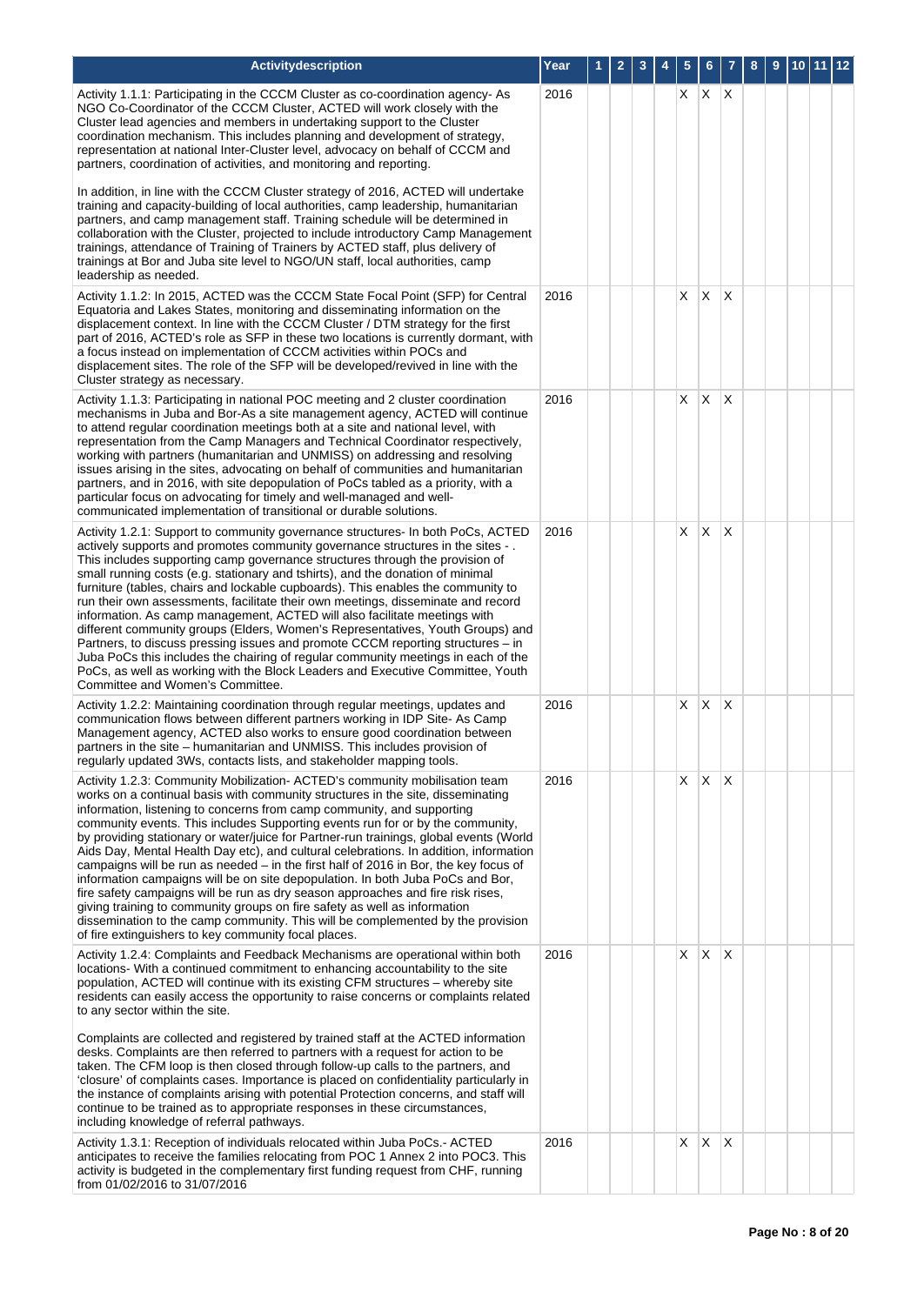| Activity 1.3.2: Maintenance works carried out by ACTED directly in Juba and Bor -<br>In Juba PoCs, anticipating the site to be open for at least a further year, ACTED<br>will conduct general maintenance in Juba POC, and small-scale maintenance in<br>Bor POC, such as drainage works, bridge building, minimal shelter rehabilitation,<br>sandbags for flooding, and internal fence reconstruction, using casual labour hired<br>from the POC. A pump will be purchased for Bor, to minimize flood risks.<br>In Juba, an ongoing concern for residents' safety has been a lack of lighting at<br>night. To address this, ACTED will install solar lighting in key communal areas<br>identified as being of Protection concern, e.g. communal latrines. When the site is<br>eventually decommissioned, ACTED will uninstall the lighting and repurpose to<br>alternate communities.<br>Also in Juba, workspace previously used by humanitarians within the UNMISS<br>base is no longer accessible due to changes in security rules. ACTED will<br>therefore construct and outfit an of | 2016 |  | X | $\times$ | ΙX.          |  |  |
|--------------------------------------------------------------------------------------------------------------------------------------------------------------------------------------------------------------------------------------------------------------------------------------------------------------------------------------------------------------------------------------------------------------------------------------------------------------------------------------------------------------------------------------------------------------------------------------------------------------------------------------------------------------------------------------------------------------------------------------------------------------------------------------------------------------------------------------------------------------------------------------------------------------------------------------------------------------------------------------------------------------------------------------------------------------------------------------------|------|--|---|----------|--------------|--|--|
| Activity 1.3.3: Site consolidation (deconstruction) Bor POC                                                                                                                                                                                                                                                                                                                                                                                                                                                                                                                                                                                                                                                                                                                                                                                                                                                                                                                                                                                                                                | 2016 |  | X | $\times$ | X            |  |  |
| In line with the CCCM Cluster strategy, agencies in Bor POC are currently working<br>to support families who wish to leave the POC, including through the provision of<br>monetary assistance for transportation to preferred areas of relocation/return. As<br>well as working with the partners in Bor and Cluster at a national level to develop<br>strategy for the initiatives, and for the future of the POC, ACTED as Camp<br>Management agency will lead on consolidation of site services in response to large<br>numbers of families choosing to permanently leave the POC. This will include<br>dismantling of some shelters and consolidating shelters into identified areas of the<br>POC, with strategy developed with the community. Associated infrastructure may<br>also be decommissioned by ACTED/partners, dependent on number of persons<br>leaving, with respective responsibilities agreed between humanitarian partners and<br>UNMISS. ACTED will provide casual labour, clean-up materials, and tru                                                               |      |  |   |          |              |  |  |
| Activity 2.1.1: Information desks established-ACTED information desks are<br>equipped with tools and information to function as information hubs related to<br>peace process and operations within the sites. ACTED will strengthen its<br>Information Desk (staffed every day in Juba, thrice-weekly in Bor), and public<br>information campaigns will be conducted through varying channels such as<br>dissemination of information materials, use of community noticeboards, community<br>meetings, etc.                                                                                                                                                                                                                                                                                                                                                                                                                                                                                                                                                                                | 2016 |  | X | $\times$ | <sup>X</sup> |  |  |
| Activity 2.1.2: In Bor, ACTED will conduct large-scale community information<br>campaigns, working closely with other partners in the site, ensuring the site<br>population are well-informed about the Peace Agreement, about the situation<br>outside of the site, and options for their movement and settlement outside the PoC.<br>A particular focus will be made on reaching women, who may be less likely to<br>attend community meetings, and on households headed by vulnerable individuals<br>who may not access public information easily<br>This activity will take place within the wider framework of the Solutions Working<br>Group in Bor POC, complementing other solutions-focused initiatives.                                                                                                                                                                                                                                                                                                                                                                          | 2016 |  | X | X        | X            |  |  |
|                                                                                                                                                                                                                                                                                                                                                                                                                                                                                                                                                                                                                                                                                                                                                                                                                                                                                                                                                                                                                                                                                            |      |  |   |          |              |  |  |
| ACTED also plans to conduct events encouraging community dialogue within the<br>POC and with the Bor town community as possible, using events such as World<br>Day of Elimination of Sexual Violence.                                                                                                                                                                                                                                                                                                                                                                                                                                                                                                                                                                                                                                                                                                                                                                                                                                                                                      |      |  |   |          |              |  |  |
| <b>OTHER INFO</b>                                                                                                                                                                                                                                                                                                                                                                                                                                                                                                                                                                                                                                                                                                                                                                                                                                                                                                                                                                                                                                                                          |      |  |   |          |              |  |  |
| <b>Accountability to Affected Populations</b>                                                                                                                                                                                                                                                                                                                                                                                                                                                                                                                                                                                                                                                                                                                                                                                                                                                                                                                                                                                                                                              |      |  |   |          |              |  |  |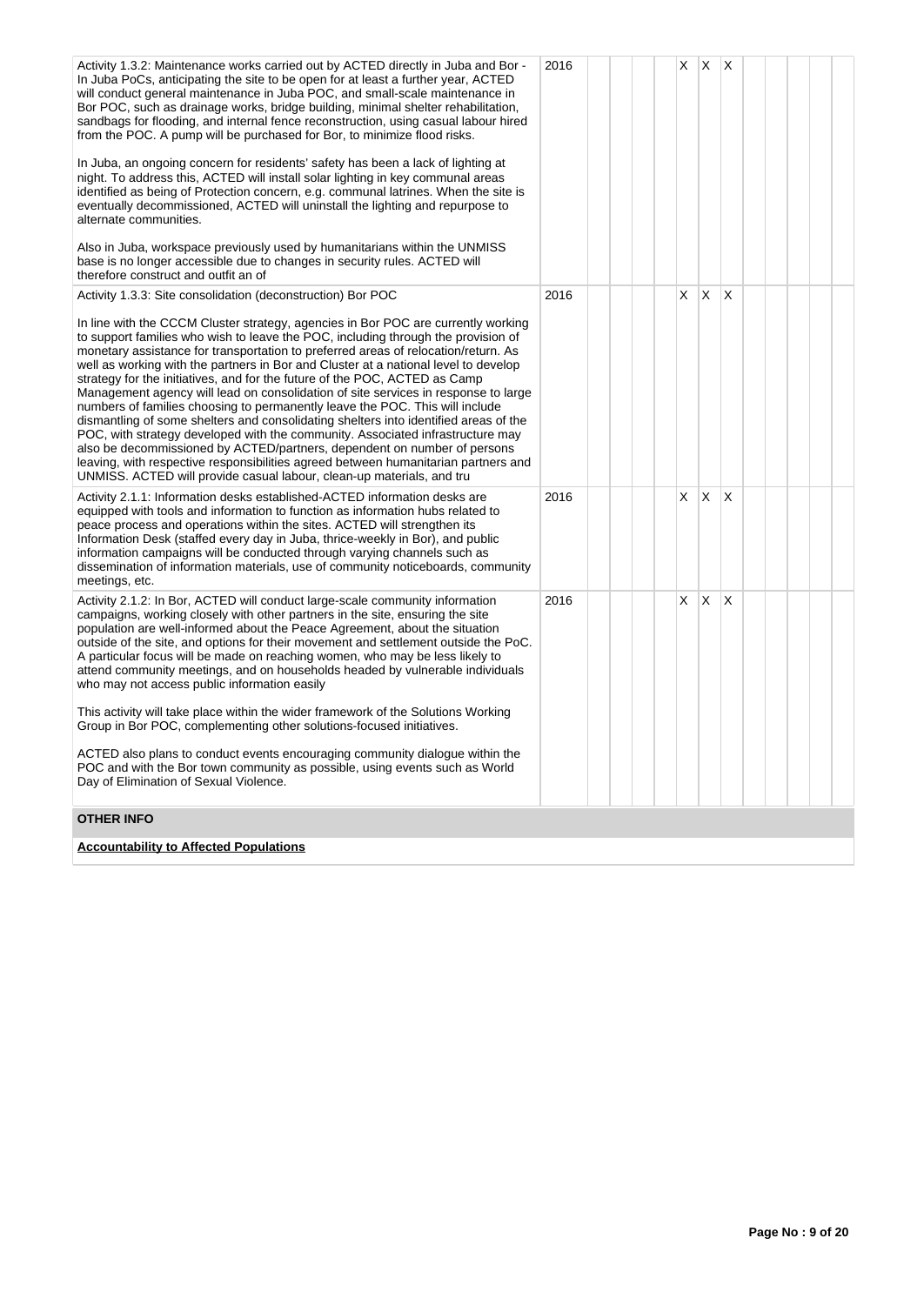In Juba and Bor, through construction of inclusive Site management structures (Camp / Site committee and sector committees) ACTED, as site manager seeks to involve the IDP populations as much as possible in needs identification, camp organisation and service provision management and monitoring/evaluation through ongoing communication/consultation with IDP community leaders. All actions within the IDP Sites are coordinated through the relevant UN bodies and cluster systems to ensure collaborative, effective humanitarian action. ACTED consider complaint mechanism as part of the Do No Harm monitoring. And from our in-site observation, in general South Sudan context, it is culturally appropriate for community members to express dissent/problems proactively. In each site, the 'complaint booth/desk' is manned by ACTED community outreach workers who collate all the comments/complaints in a book. Where possible the outreach workers will provide information/deal with inquiries. If not, they will tell the ACTED camp/site manager, who will contact the relevant partners for the information required. The information is helpful for tracking trends in the camp to understand overall needs and gaps. ACTED staff does not have the ability to address individual complaints about services offered by other partners but can advocate to the partner to address the needs. The complaint desks also allow anyone from the IDP population to express questions, problems or concerns, and receive accurate information about NGOs services and camp activities.

ACTED country management and camp/site management staff have stated the benefits of a complaints and feedback system in CCCM work. Efforts have been made across the organization for ongoing gathering of information from IDPs/refugees. As camp/site managers, ACTED are ideally placed to gather complaints and information on a range of issues from IDPs, and to coordinate responses from the appropriate agencies. Under the proposed project, communication channels will be re-assessed in each operational context. The complaints and feedback mechanisms implemented are tailored to each site, with considerations made for local sensitivities, staff availability and impact on local resources.

ACTED works closely with the camp/site management committees in each of the sites and weekly meetings are held through which the IDP populations can voice their needs and concerns to the humanitarian actors. For example, there are currently 2 site management committees in UN House POC (Juba) and 1 in Bor POC. ACTED is also engaging the block leaders and chiefs committees in its community mobilization activities.

ACTED's community outreach staff ensure vulnerable groups are involved in site activities. ACTED has been focusing on the participation of women in the site management committees to make sure the committee is fully representative of the IDP/refugee community.. In Juba PoCs, ACTED field team has been encouraging the women leaders to attend the meetings and has made extra effort to translate the committee meetings from English to Nuer so they can attend and participate fully. ACTED is also engaging the block leaders and chiefs committee in its community mobilisation activities. Similarly in Bor, the team is working closely with the Women's Association to encourage them to select a representative to attend the site management committee meetings.

#### **Implementation Plan**

The project results will feed into longer term plans of other organizations : A coordinated effort has been made with UN agencies including UN OCHA, UNMISS, UNICEF, WFP, as well as NGOs in the targeted sectors in Central Equatoria and Jonglei. ACTED has coordinated with the CCCM Cluster in Juba and Bor to ensure that activities address cluster-identified needs and gaps. ACTED's plans also take into account UN contingency plans and emergency preparedness in all states. Throughout the project, ACTED will communicate on progress, challenges, and lessons learnt with GoSS, UN agencies and other stakeholders.

A strong emphasis has already been placed on coordination efforts at sector level: ACTED is putting a strong emphasis on coordination with main actors involved in CCCM and WASH in targeted POCs. ACTED has already informed stakeholders about its plans for the proposed project through cluster meetings, and bilateral meetings held in December 2015. ACTED will continue to expand this element of coordination in all sectors of the proposed intervention.

Project activities remain flexible and targeting affected beneficiaries: Considering the dynamics of the movement of the IDPs in the current situation, ACTED strongly believes that project activities shall remain fluid and dynamics, with design intervention that leaves enough room for modification to achieve the goal and objectives. As such, the project team will pay special attention to the current Peace Agreement Implementation Plan and will liaise with all relevant stakeholders involved in the planning of Durable Solutions to disseminate the appropriate information among the IDP population, so they can make an informed decision on the various options for return, integration or resettlement made available.

# **Coordination with other Organizations in project area**

| Name of the organization                                                  | Areas/activities of collaboration and rationale |  |  |  |  |  |  |
|---------------------------------------------------------------------------|-------------------------------------------------|--|--|--|--|--|--|
| <b>IOM</b>                                                                | CCCM and registration in all sites              |  |  |  |  |  |  |
| <b>THESO</b>                                                              | WASH in Juba PoCs                               |  |  |  |  |  |  |
| <b>IMC</b>                                                                | Health in Juba PoCs                             |  |  |  |  |  |  |
| Concern & INTERSOS                                                        | S/NFI in Juba PoC                               |  |  |  |  |  |  |
| INTERSOS, Street Children Aid, & NRD                                      | Education Juba PoC                              |  |  |  |  |  |  |
| Oxfam                                                                     | FSL Juba PoC                                    |  |  |  |  |  |  |
| <b>IAS</b>                                                                | WASH in Bor PoC                                 |  |  |  |  |  |  |
| Healthlink & WHO                                                          | Health in Bor PoC                               |  |  |  |  |  |  |
| <b>INTERSOS &amp; IOM</b>                                                 | S/NFI in Bor PoC                                |  |  |  |  |  |  |
| Save the Children, INTERSOS, & UNHCR                                      | Protection in Bor PoC                           |  |  |  |  |  |  |
| <b>Environment Marker Of The Project</b>                                  |                                                 |  |  |  |  |  |  |
|                                                                           |                                                 |  |  |  |  |  |  |
| <b>Gender Marker Of The Project</b>                                       |                                                 |  |  |  |  |  |  |
| 2a-The project is designed to contribute significantly to gender equality |                                                 |  |  |  |  |  |  |
| <b>Justify Chosen Gender Marker Code</b>                                  |                                                 |  |  |  |  |  |  |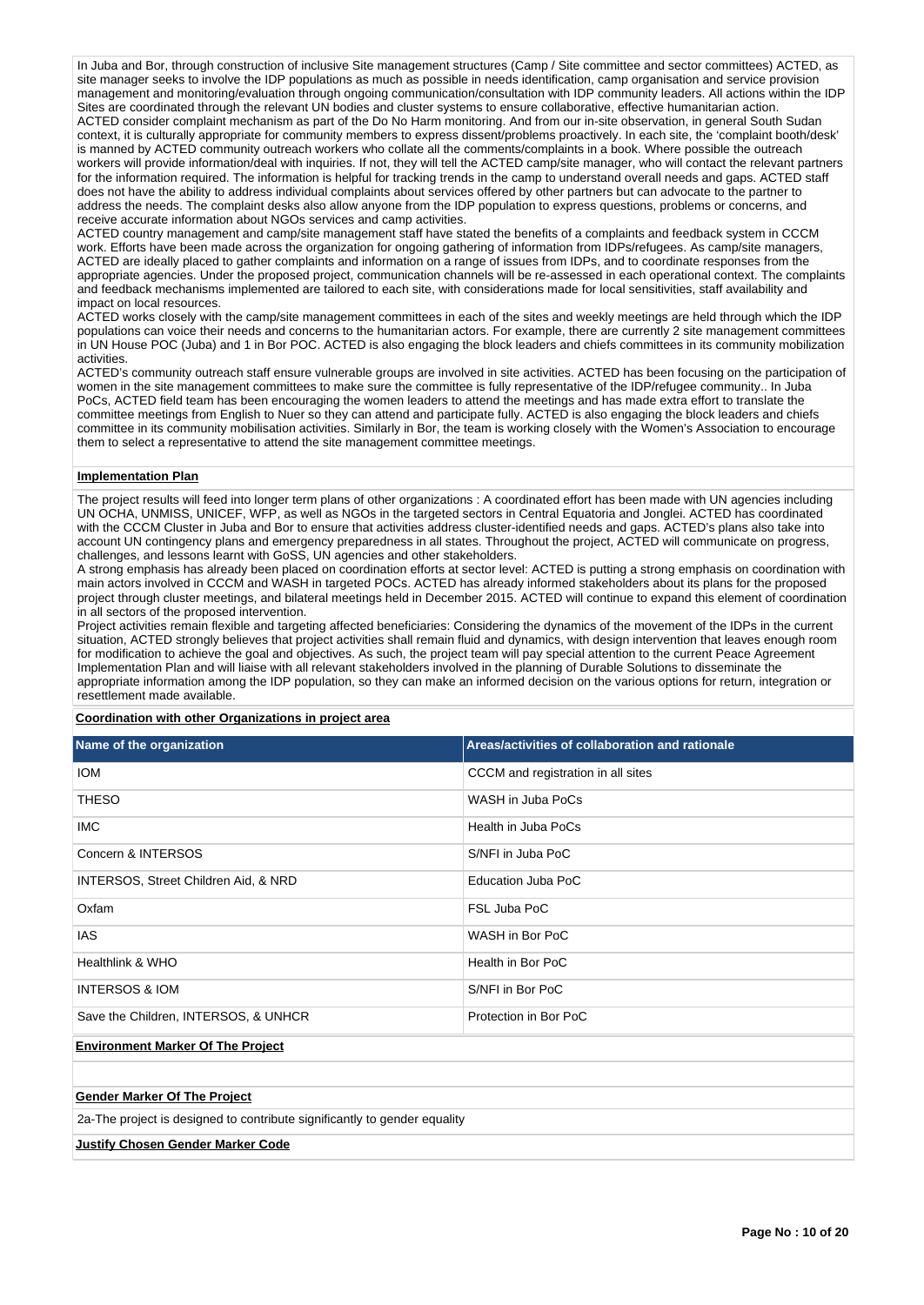ACTED will ensure that all groups, particularly women, are integrated and part of the governance structures of the different sites. ACTED will work with all sectors providers in the sites managed to ensure that services offered do not put the most vulnerable groups such as children or women at further risks. Regarding sexual and gender-based violence, ACTED will ensure that referral mechanisms are in place and functioning, and that in addition of assistance to the survivors, prevention and sensitization activities are implemented. ACTED will also support and advocate for vocational, recreational and educational activities to take place in order to reduce the risk of forced recruitment into armed forces, and of criminality, alcohol and drug abuse. Finally, ACTED will ensure inclusion of age/sex disaggregated data in site population figures, and as possible collect indicators disaggregated by gender on the different activities and services provided.

# **Protection Mainstreaming**

Project activities will address protection mainstreaming, gender integration and inclusion of persons with disabilities and older persons. Ensuring identification of housebound, vulnerable women, older persons, and people with disabilities is guaranteed as is assistance. ACTED will ensure inclusion of age/sex disaggregated data in site population figures, and women's, older persons' and people with disabilities' involvement in decision-making, and in humanitarian prevention and response activities is facilitated and proportionally represented. In addition, ACTED will liaise with partners addressing protection issues on site to ensure that older displaced persons are included in tracing and re-unification activities.

ACTED will support the creation of site Dased community committees to ensure that the management of sites is sustainable and locally owned. Further, by ensuring site Dased structures are representative of all persons (women, youth, the elderly, as well as people of different ethnicities and origins) efforts are made towards ensuring that decisions are made throughout all sectors of the IDP population, not just a few. As the site manager, ACTED will promote community participation in all aspects related to living in collective accommodation, including shelter options, water and sanitation services, and security of settlement sites.

ACTED will ensure food distribution points are located in accessible locations; help for elder persons, people with disabilities and chronically ill is available to assist in collecting food / NFI items distributed, should deemed necessary. In the area where ACTED manages, IDP sites are not significantly away from the distribution points. As such, ACTED will be in a position to provide 'door to door' services through either community outreach workers help directly or casual labor hired during the day to assist with the vulnerable group; information on services and facilities is widely distributed throughout the sites in ways that do not rely on literacy, and that facilities are not located in unsafe areas within the sites. In coordination with protection partners, ACTED will assist site based community committees to nominate focal points for SGBV and human rights abuses, and ensuring these focal points are adequately trained for and supported in their role

While the primary role of ACTED as the site manager is the effective delivery of humanitarian assistance, it is possible that staff members will witness or hear about human rights abuses in the course of their daily work. It is critical that ACTED staff members respond to these abuses in a way that does no further harm to survivors of a human rights abuse and/or to other community members; and provides protection for the survivors of abuse when feasible and safe. To ensure this, ACTED will be aware of existing referral mechanisms for cases of abuse. Site management staff will also keep updated information on service providers for victims (such as medical and psychosocial support) as well as existing reporting pathways for victims of abuse.

# **Country Specific Information**

# **Safety and Security**

Macroeconomic instability stemming from the country's lack of stability and the depreciation of the South Sudanese Pound to the dollar has caused urban households to increase their minimum expenditures on food and non-food items and an increase of criminality rates. Thought the Agreement on the Resolution of the Conflict in the Republic of South Sudan was signed on the 17th of August 2015, the adoption of various decisions by the government caused further unrest in Central and Western Equatorial causing new displacements. Concurrently, the reduction of humanitarian funding and the complexity of the operational realities, are created further tensions as the humanitarian livesaving services provided to the IDP communities keep shrinking. In addition, humanitarians have experienced various attacks on humanitarian assets, personnel and country headquarters, that have impacted in their daily operations, putting restrictions on their movement. Led by its Country Security Manager, ACTED takes its staff safety and security seriously. Daily security updates and security training for relevant staff have been provided. When activities are temporarily suspended in the Juba or Bor PoC, ACTED teams continue to monitor the situation through regular communication with UNMISS, UNPOL, and other stakeholders. If evacuation is absolutely necessary, ACTED will work remotely from Nairobi, supported by its HQ until it is deemed safe to return.

#### **Access**

As of 8th of January 2016, the situation in Bor and Juba remains calm but fragile. ACTED will liaise closely with government authorities and other stakeholders (both state and non-state actors) to assess project areas and, were access impossible to specific ones, will consult with CHF for approval in order to decide on ways forward. Should any measures be taken as a direct or indirect result of escalating violence, CHF will be promptly informed.

Based on ACTED internal security analysis and communication with external forums for security updates and humanitarian access, should the security situation exacerbates in the country, Bor might have the highest likelihood to be negatively affected among the 2 target areas for this project. If the increased armed presence and deteriorating security situation impedes the implementation of ACTED project activities in Bor, ACTED will communicate with CHF for approval of shifting of funding among project areas to upscale foreseen activities and to achieve disbursements of funds.

# **BUDGET**

| Code | <b>Budget Line Description</b>                                                                                                                                                                                                                      |   | D / S Quantity Unit | cost         | <b>Duration</b><br><b>Recurran</b><br>ce | $\frac{9}{6}$<br>charged<br>to CHF | <b>Total Cost</b> |  |
|------|-----------------------------------------------------------------------------------------------------------------------------------------------------------------------------------------------------------------------------------------------------|---|---------------------|--------------|------------------------------------------|------------------------------------|-------------------|--|
|      | <b>Staff and Other Personnel Costs</b>                                                                                                                                                                                                              |   |                     |              |                                          |                                    |                   |  |
| 1.1  | Site manager - Juba / SFP CES                                                                                                                                                                                                                       | D | 1                   | 5,000<br>.00 | 3                                        | 5000.00<br>%                       | 7.500.00          |  |
|      | As site managers in UN house in Juba, the site manager is the main contact for all coordination activities in both POC sites<br>(PoC1 and 3) in Juba. The Site Manger is also responsible for Central Equatoria State Focal Point responsibilities. |   |                     |              |                                          |                                    |                   |  |
| 1.2  | Site Officer - Juba                                                                                                                                                                                                                                 | D | 2 <sup>1</sup>      | 4.000<br>.00 | 3                                        | 5000.00<br>%                       | 12.000.00         |  |
|      | In full support to the site managers, site officers will mainly be involved in daily operational and support to the partners on the<br>ground in POC3 sites.                                                                                        |   |                     |              |                                          |                                    |                   |  |
| 1.3  | <b>AME Officer</b>                                                                                                                                                                                                                                  | D | $\overline{2}$      | 4,000<br>.00 | 3                                        | 2500.00<br>%                       | 6.000.00          |  |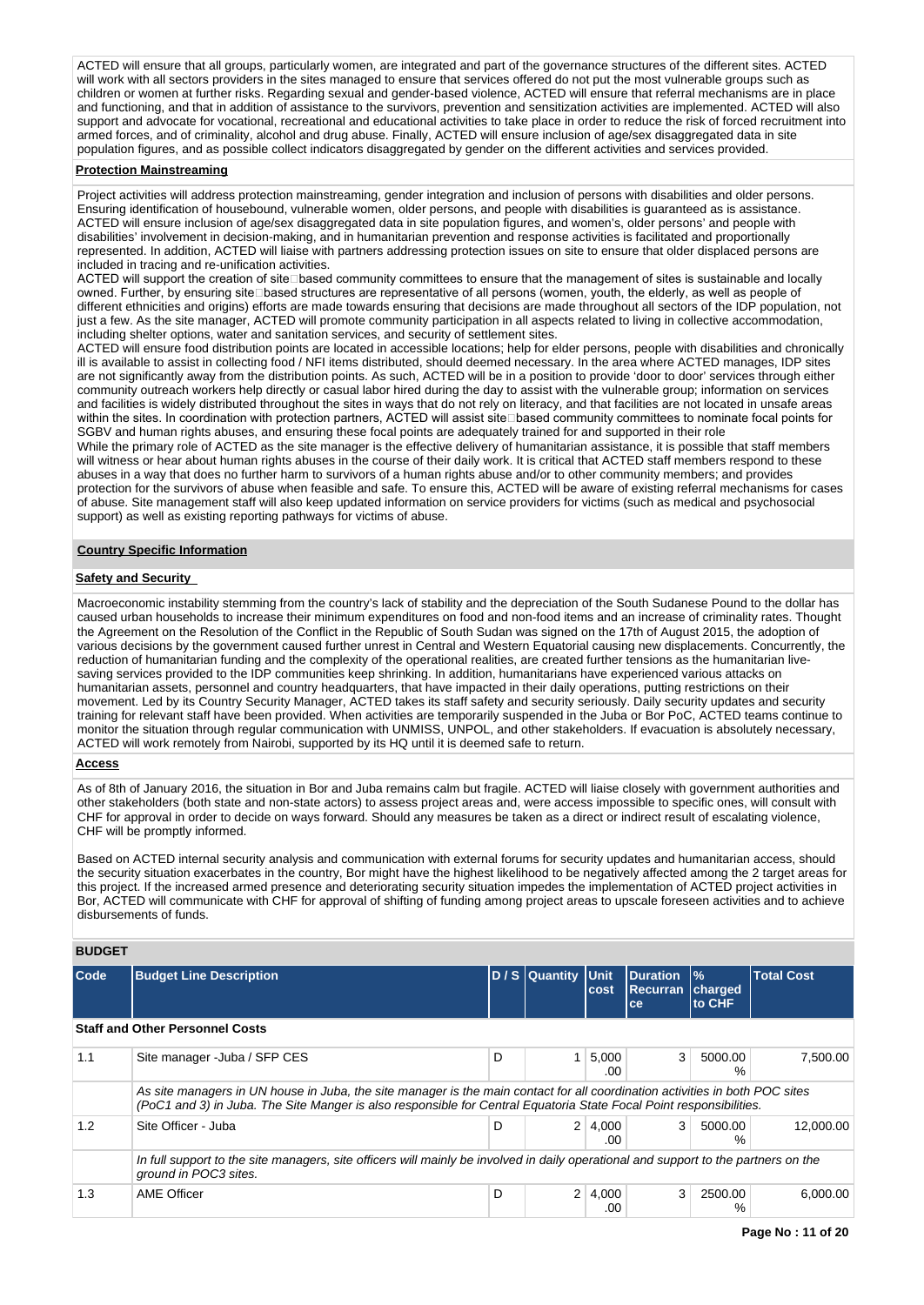|      | Based in ACTED Juba base, covering both 2 POC sites, /he will supervise the overall preparation and implementation of the CHF<br>project in the field; manage the national AMEU field staff S/he will make sure that all activities are fully relevant with ACTED<br>standards in terms of project cycle management, and remain in line with emergency needs from host, IDP and returnee<br>communities.                                                                                                                                                    |   |                |                       |   |                    |           |  |  |  |  |
|------|-------------------------------------------------------------------------------------------------------------------------------------------------------------------------------------------------------------------------------------------------------------------------------------------------------------------------------------------------------------------------------------------------------------------------------------------------------------------------------------------------------------------------------------------------------------|---|----------------|-----------------------|---|--------------------|-----------|--|--|--|--|
| 1.4  | Camp Manager Bor                                                                                                                                                                                                                                                                                                                                                                                                                                                                                                                                            | D | 1 <sup>1</sup> | 5,000<br>.00          |   | 2 10000.00<br>℅    | 10,000.00 |  |  |  |  |
|      | The site manager is in charge of liaising with all the partner in the PoC. S/he is the main focal point for all coordination of<br>activities                                                                                                                                                                                                                                                                                                                                                                                                               |   |                |                       |   |                    |           |  |  |  |  |
| 1.5  | Area Coordinator Bor                                                                                                                                                                                                                                                                                                                                                                                                                                                                                                                                        | D |                | $1 \mid 5,500$<br>.00 | 3 | 5000.00<br>℅       | 8,250.00  |  |  |  |  |
|      | Under the supervision of the Deputy Country Director, the employee will directly supervise the overall organization and<br>management of the base, in liaison with officers in charge and program managers. S/he will liaise with local authorities, and other<br>development partners. S/he will make sure that all activities are relevant and compliant with ACTED standards.                                                                                                                                                                            |   |                |                       |   |                    |           |  |  |  |  |
| 1.6  | Are Logistic Officer Bor                                                                                                                                                                                                                                                                                                                                                                                                                                                                                                                                    | D |                | $1 \mid 4,000$<br>.00 | 3 | 5000.00<br>℅       | 6,000.00  |  |  |  |  |
|      | S/he will be responsible for the overall logistics management of the project and of the mission, including stocks, transportation<br>and procurement. S/he will ensure that logistic procedures are properly implemented, and remain in line with ACTED guidelines<br>and donor requirements. S/he will only be in charge of supporting Akobo area mission and liaise with the country logistic team                                                                                                                                                        |   |                |                       |   |                    |           |  |  |  |  |
| 1.7  | <b>Country Director</b>                                                                                                                                                                                                                                                                                                                                                                                                                                                                                                                                     | S |                | 1 7.000<br>.00        | 1 | 5000.00<br>%       | 3,500.00  |  |  |  |  |
|      | S/he will be based in Juba with regular travels to all areas of operation. S/he will be in charge of the over-arching supervision of<br>the project as well as devising internal coordination with the Area Coordinators. S/he will be liaising with CHF on all issues that<br>might arise during project implementation and most importantly will play the role in the advocacy at the highest coordination<br>bodies and agencies at the national and international level.                                                                                |   |                |                       |   |                    |           |  |  |  |  |
| 1.8  | <b>Deputy Country Director Operations</b>                                                                                                                                                                                                                                                                                                                                                                                                                                                                                                                   | S |                | 1 6,000<br>.00        | 1 | 5000.00<br>%       | 3,000.00  |  |  |  |  |
|      | S/he will be based in Juba with frequent travel. S/he will be in charge of the over-arching supervision of the support and<br>operations of the project such as devising internal coordination with the Area Coordinator, working closely with logistic, finance<br>and audit departments. S/He will finally provide support and organize training on administration, logistics and finance procedures<br>for the staff working on the project.                                                                                                             |   |                |                       |   |                    |           |  |  |  |  |
| 1.9  | Country Finance / Logistics Managers                                                                                                                                                                                                                                                                                                                                                                                                                                                                                                                        | S |                | 2   5,000<br>.00      | 1 | 5000.00<br>℅       | 5,000.00  |  |  |  |  |
|      | He/she will make sure that ACTED's internal financial and administrative procedures are respected, as well as donor<br>requirements. Based in Juba, s/he will be responsible for the overall logistics management of the project and of the mission,<br>including stocks, transportation and procurement. S/he will ensure that logistic procedures are properly implemented, and remain<br>in line with ACTED guidelines and donor requirements.                                                                                                           |   |                |                       |   |                    |           |  |  |  |  |
| 1.10 | <b>Country Project Development Manager</b>                                                                                                                                                                                                                                                                                                                                                                                                                                                                                                                  | D |                | $1 \mid 5,000$<br>.00 | 1 | 5000.00<br>%       | 2,500.00  |  |  |  |  |
|      | The international employee will supervise all reporting activities, including liaison and reports to/with CHF. S/he will participate to<br>coordination and cluster meetings in Juba with occasional travel to field locations to support program management activities in<br>the                                                                                                                                                                                                                                                                           |   |                |                       |   |                    |           |  |  |  |  |
| 1.11 | Country AME Manager                                                                                                                                                                                                                                                                                                                                                                                                                                                                                                                                         | D | 1 <sup>1</sup> | 5,000<br>.00          | 1 | 5000.00<br>%       | 2,500.00  |  |  |  |  |
|      | Based in Juba with displacements to field bases, the employee will supervise all monitoring and evaluation activities, including<br>beneficiary selection, lessons learned, capitalization, impact evaluation. S/he will participate to coordination and cluster meetings<br>in Juba.                                                                                                                                                                                                                                                                       |   |                |                       |   |                    |           |  |  |  |  |
| 1.12 | <b>Country Security Advisor</b>                                                                                                                                                                                                                                                                                                                                                                                                                                                                                                                             | S |                | 1 6,000<br>.00        | 1 | 5000.00<br>%       | 3,000.00  |  |  |  |  |
|      | Based in Juba with regular travel, the Security advisor is a crucial post for the current situation in South Sudan. S/he will provide<br>analysis of security situation in the whole country. The incumbent will also be in charge of direct liaison with the NGO security<br>Forum and UN OCHA, for example, for access of humanitarian services in Juba and Jonglei.                                                                                                                                                                                      |   |                |                       |   |                    |           |  |  |  |  |
| 1.13 | Country Finance / Logistics / Audit Officer                                                                                                                                                                                                                                                                                                                                                                                                                                                                                                                 | S |                | 3   4,000<br>.00      | 1 | 5000.00<br>℅       | 6,000.00  |  |  |  |  |
|      | CFO: Based in Juba, s/he will support the Country Finance Manager on the accountancy of the country/ s/he will be travelling to<br>the field to provide support to the field teams on finance procedures and accounting. FLATO: Based in Juba, s/he will support the<br>coordination office and make sure that ACTED's internal financial and administrative procedures are respected, as well as donor<br>requirements. CLO: Based in Juba, s/he will provide support to the Country Logistic manager, regarding procurement, stock and<br>transportation. |   |                |                       |   |                    |           |  |  |  |  |
| 1.14 | Country Project Development Officer                                                                                                                                                                                                                                                                                                                                                                                                                                                                                                                         | D | 1 <sup>1</sup> | 4,000<br>.00          | 1 | 5000.00<br>%       | 2,000.00  |  |  |  |  |
|      | Based in Juba with travel, the employee will supervise all reporting activities, including liaison and reports to/with CHF. S/he will<br>participate to coordination and cluster meetings in Juba                                                                                                                                                                                                                                                                                                                                                           |   |                |                       |   |                    |           |  |  |  |  |
| 1.15 | <b>Technical Coordinator CCCM</b>                                                                                                                                                                                                                                                                                                                                                                                                                                                                                                                           | D | 1 <sup>1</sup> | 5,000<br>.00          |   | 2 10000.00<br>$\%$ | 10,000.00 |  |  |  |  |
|      | Based in Juba but roving to field sites as required, the team of technical coordinators provide technical support to the project in<br>terms of the design, ensure technical supervision of the activity implementation, ensure technical coordination and representation<br>with relevant partners and institutional relationships within South Sudan, provide training and capacity building with technical<br>teams, and identify and support best practices and compile lessons learned                                                                 |   |                |                       |   |                    |           |  |  |  |  |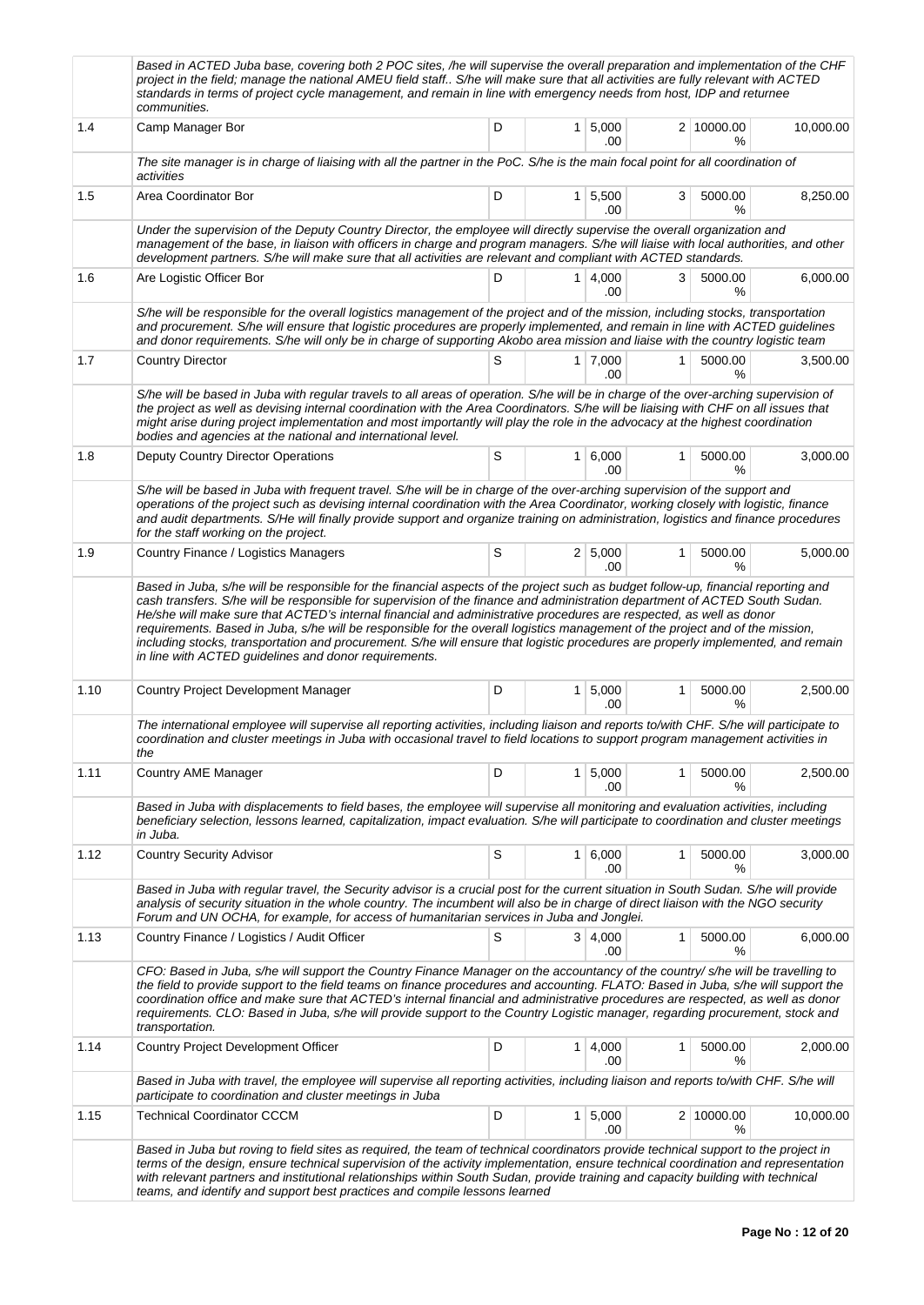| 1.16             | CCCM staff Juba (national)                                                                                                                                                                                                                                                                                                                                                                                                                                                                                                                                                                                                                                                                                                                                                                                      | D |    | $9 \mid 1,200$<br>.00        | 3 | 7500.00<br>℅       | 24,300.00  |
|------------------|-----------------------------------------------------------------------------------------------------------------------------------------------------------------------------------------------------------------------------------------------------------------------------------------------------------------------------------------------------------------------------------------------------------------------------------------------------------------------------------------------------------------------------------------------------------------------------------------------------------------------------------------------------------------------------------------------------------------------------------------------------------------------------------------------------------------|---|----|------------------------------|---|--------------------|------------|
|                  | Juba PoC team is composed by one camp officer, one camp assistant, 2 community mobiliser, one field logistic officer, one<br>information officer, one information assistant                                                                                                                                                                                                                                                                                                                                                                                                                                                                                                                                                                                                                                     |   |    |                              |   |                    |            |
| 1.17             | Capital Finance, Admin, Logistics staff (National)                                                                                                                                                                                                                                                                                                                                                                                                                                                                                                                                                                                                                                                                                                                                                              | S |    | 16 1,300<br>.00              | 1 | 5000.00<br>℅       | 10,400.00  |
|                  | The team is composed by 3 national staff in finance, 8 staff in logistics, 5 staff in HR and 2 staff in audit,                                                                                                                                                                                                                                                                                                                                                                                                                                                                                                                                                                                                                                                                                                  |   |    |                              |   |                    |            |
| 1.18             | Capital support staff (driver, housekeeper)                                                                                                                                                                                                                                                                                                                                                                                                                                                                                                                                                                                                                                                                                                                                                                     | S | 71 | 900.0<br>0                   | 1 | 5000.00<br>℅       | 3,150.00   |
|                  | The team is composed by 4 drivers and 3 house keepers                                                                                                                                                                                                                                                                                                                                                                                                                                                                                                                                                                                                                                                                                                                                                           |   |    |                              |   |                    |            |
| 1.19             | <b>CCCM</b> staff Bor (National)                                                                                                                                                                                                                                                                                                                                                                                                                                                                                                                                                                                                                                                                                                                                                                                | D |    | $4 \mid 1,200$<br>.00.       | 3 | 6000.00<br>$\%$    | 8,640.00   |
|                  | The team is composed by one camp officer, one camp assistant, one community mobiliser and one construction technical<br>assistant                                                                                                                                                                                                                                                                                                                                                                                                                                                                                                                                                                                                                                                                               |   |    |                              |   |                    |            |
| 1.20             | Finance, admin, logistics staf - Bor (National)                                                                                                                                                                                                                                                                                                                                                                                                                                                                                                                                                                                                                                                                                                                                                                 | S |    | $5 \mid 1,100$<br>.00        | 3 | 7500.00<br>℅       | 12,375.00  |
|                  | the tema is composed by one Finace/admin officer, one logistic officer, one logistic assistant, officer, one security one driver                                                                                                                                                                                                                                                                                                                                                                                                                                                                                                                                                                                                                                                                                |   |    |                              |   |                    |            |
|                  | <b>Section Total</b>                                                                                                                                                                                                                                                                                                                                                                                                                                                                                                                                                                                                                                                                                                                                                                                            |   |    |                              |   |                    | 146,115.00 |
|                  | <b>Supplies, Commodities, Materials</b>                                                                                                                                                                                                                                                                                                                                                                                                                                                                                                                                                                                                                                                                                                                                                                         |   |    |                              |   |                    |            |
| 2.1              | Community mobilisation - PoC Juba                                                                                                                                                                                                                                                                                                                                                                                                                                                                                                                                                                                                                                                                                                                                                                               | D |    | $1 \quad 1,363$<br>.67       |   | 3 10000.00<br>$\%$ | 4,091.01   |
|                  | ACTED's community mobilisation team works on a continual basis with community structures in the site, disseminating<br>information, listening to concerns from camp community, and supporting community events. This includes Supporting events run<br>for or by the community, by providing stationary or water/juice for Partner-run trainings, global events (World Aids Day, Mental<br>Health Day etc), and cultural celebrations                                                                                                                                                                                                                                                                                                                                                                           |   |    |                              |   |                    |            |
| 2.2              | Site management / maintenance - PoC Juba                                                                                                                                                                                                                                                                                                                                                                                                                                                                                                                                                                                                                                                                                                                                                                        | D |    | $1 \mid 43,72$<br>7.57       |   | 3 10000.00<br>℅    | 131,182.71 |
|                  | In Juba PoCs, anticipating the site to be open for at least a further year, ACTED will conduct general maintenance in the site, e.g.<br>repair of bridges, fencing, roofing, vector control, improvement/repair of drainage, repair of signs and information boards.                                                                                                                                                                                                                                                                                                                                                                                                                                                                                                                                            |   |    |                              |   |                    |            |
| 2.3              | Site management / maintenance - PoC Bor                                                                                                                                                                                                                                                                                                                                                                                                                                                                                                                                                                                                                                                                                                                                                                         | D |    | $1 \ 6.146$<br>.67           |   | 3 10000.00<br>$\%$ | 18,440.01  |
|                  | Some very small-scale maintenance is anticipated in Bor to ensure the site remains safe and secure for residents and<br>humanitarian partners until depopulation can occur - specifically, reconstructing damaged fencing, and provision of sandbags for<br>households in areas of the site prone to bad flooding                                                                                                                                                                                                                                                                                                                                                                                                                                                                                               |   |    |                              |   |                    |            |
| 2.4              | Community mobilisation - PoC Bor                                                                                                                                                                                                                                                                                                                                                                                                                                                                                                                                                                                                                                                                                                                                                                                | D |    | $1 \overline{)3,840}$<br>.00 |   | 1 10000.00<br>$\%$ | 3,840.00   |
|                  | ACTED's community mobilization team works on a continual basis with community structures in the site, disseminating<br>information, listening to concerns from camp community, and supporting community events. In Bor, successful camp cleaning<br>campaigns will be run on an as-needed basis.                                                                                                                                                                                                                                                                                                                                                                                                                                                                                                                |   |    |                              |   |                    |            |
| 2.5              | Site deconstruction - material                                                                                                                                                                                                                                                                                                                                                                                                                                                                                                                                                                                                                                                                                                                                                                                  | D |    | $1 \, 4,810$<br>.00          |   | 1 10000.00<br>℅    | 4,810.00   |
|                  | In Bor, ACTED will decommission its own structures in the site (selected in agreement with UNMISS). While expecting partners to<br>be responsible for their own sector decommissioning, and pending agreement with UNMISS as to respective responsibilities,<br>based on past experience of PoC site decommissioning in South Sudan, ACTED will also provide casual labor, clean-up<br>materials, and trucks to support the final clo In Bor, ACTED will dismantle identified shelters of those who indicate they are<br>permanently leaving the site, consolidating shelters into non-flood prone areas of the site. Associated infrastructure may also be<br>decommissioned by ACTED/partners, dependent on number of persons leaving. Respective responsibilities will be agreed with<br>partners and UNMISS |   |    |                              |   |                    |            |
| 2.6              | Site deconstruction - labor                                                                                                                                                                                                                                                                                                                                                                                                                                                                                                                                                                                                                                                                                                                                                                                     | D |    | 44 12.99                     |   | 3 10000.00<br>℅    | 1,714.68   |
|                  | This line will enable ACTED to contract skilled or unskilled casual laborers in decommissioning.                                                                                                                                                                                                                                                                                                                                                                                                                                                                                                                                                                                                                                                                                                                |   |    |                              |   |                    |            |
| 2.7              | Information Campain                                                                                                                                                                                                                                                                                                                                                                                                                                                                                                                                                                                                                                                                                                                                                                                             | D |    | $1 \ 2,050$<br>.00           |   | 1 10000.00<br>℅    | 2,050.00   |
|                  | Information desks established-ACTED information desks are equipped with tools and information to function as information hubs<br>related to peace process and operations within the sites. ACTED will strengthen its Information Desk (staffed every day in Juba,<br>thrice-weekly in Bor), and public information campaigns will be conducted through varying channels such as dissemination of<br>information materials, use of community noticeboards, community meetings, etc.                                                                                                                                                                                                                                                                                                                              |   |    |                              |   |                    |            |
|                  | <b>Section Total</b>                                                                                                                                                                                                                                                                                                                                                                                                                                                                                                                                                                                                                                                                                                                                                                                            |   |    |                              |   |                    | 166,128.41 |
| <b>Equipment</b> |                                                                                                                                                                                                                                                                                                                                                                                                                                                                                                                                                                                                                                                                                                                                                                                                                 |   |    |                              |   |                    |            |
| 3.1              | Generator - 6 KVA - PoC Juba                                                                                                                                                                                                                                                                                                                                                                                                                                                                                                                                                                                                                                                                                                                                                                                    | D |    | $1 \, 3,000$<br>.00          |   | 1 10000.00<br>%    | 3,000.00   |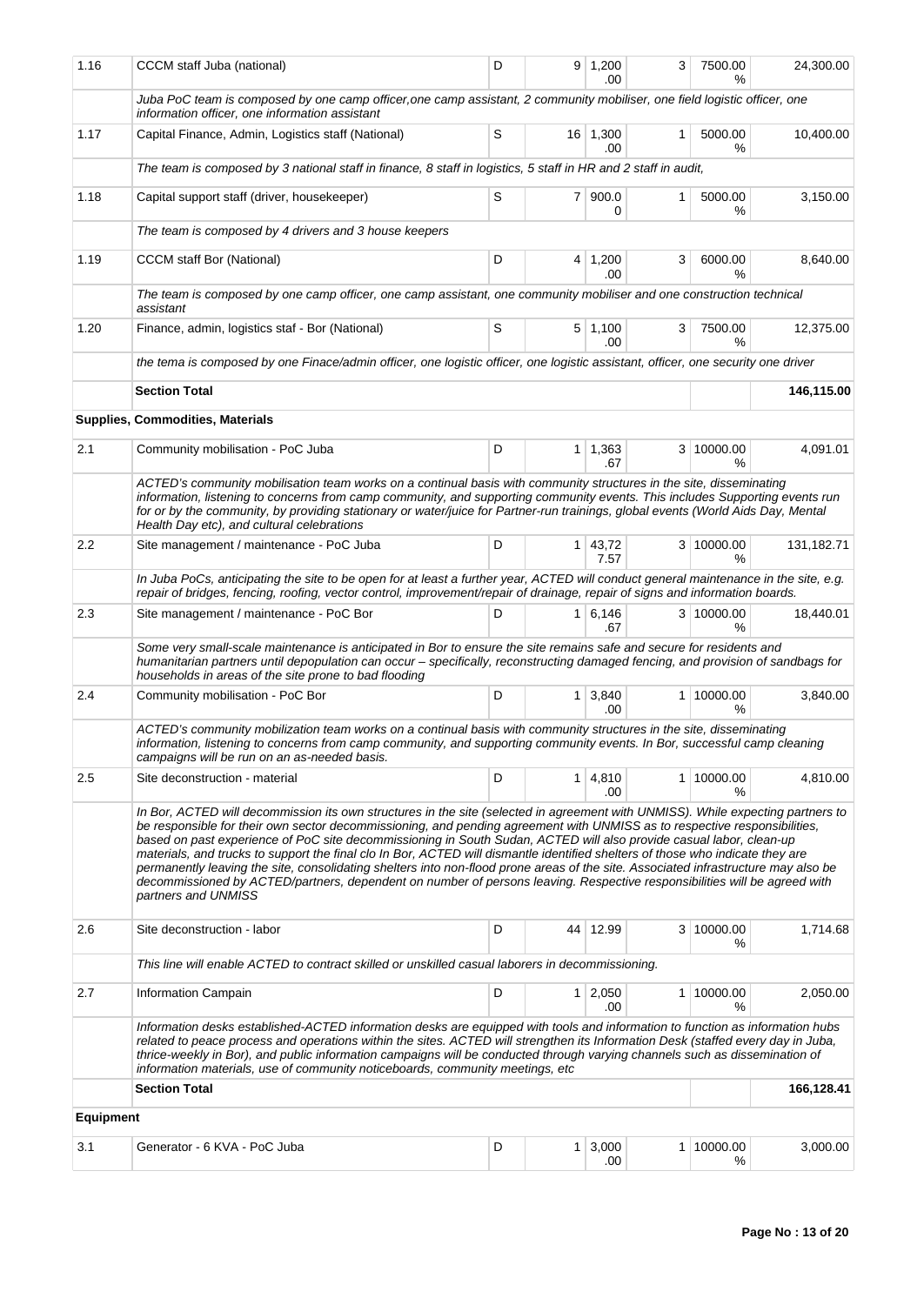|               | A 6 KVA generator will be purchased to improve support and project implementation in Akobo. The cost estimate is based on<br>recent                                                                                                                                                                                                                                                                                                                                                                                                                           |   |                |                        |   |                    |           |
|---------------|---------------------------------------------------------------------------------------------------------------------------------------------------------------------------------------------------------------------------------------------------------------------------------------------------------------------------------------------------------------------------------------------------------------------------------------------------------------------------------------------------------------------------------------------------------------|---|----------------|------------------------|---|--------------------|-----------|
| 3.2           | Visibility                                                                                                                                                                                                                                                                                                                                                                                                                                                                                                                                                    | D |                | 1   1,000<br>.00.      | 1 | 5000.00<br>$\%$    | 500.00    |
|               | This line will allow ACTED to purchase appropriate visibility items to demonstrate that ACTED is the implementing partner of this<br>project, and that the Common Humanitarian Fund is the main donor.                                                                                                                                                                                                                                                                                                                                                        |   |                |                        |   |                    |           |
| 3.3           | Laptops                                                                                                                                                                                                                                                                                                                                                                                                                                                                                                                                                       | S |                | $4 \mid 1,400$<br>.00  |   | 1 10000.00<br>℅    | 5,600.00  |
|               | Laptops will be procured and supplied to support and program staff.                                                                                                                                                                                                                                                                                                                                                                                                                                                                                           |   |                |                        |   |                    |           |
| 3.4           | Radio VHF & Batteries                                                                                                                                                                                                                                                                                                                                                                                                                                                                                                                                         | S | 1 <sup>1</sup> | 900.0<br><sup>0</sup>  |   | 1 10000.00<br>℅    | 900.00    |
|               | Radio HF/VHF is an essential piece of security equipment for communication as it allows our staff to communicate with their main<br>base in Juba, when there is no phone network available or when the phone net work is very poor. This is an essential item in a<br>context like south sudan                                                                                                                                                                                                                                                                |   |                |                        |   |                    |           |
| 3.5           | Program staff equipment (smartphone/phone/camera/other)                                                                                                                                                                                                                                                                                                                                                                                                                                                                                                       | D |                | 10 410.0<br>0          |   | 1 10000.00<br>$\%$ | 4,100.00  |
|               | In order to ensure better program documentation of activities, ACTED will procure smartphones easy to use for ODK software for<br>the AMEU teams, phones for easy contact while deployed to the field, cameras to take photos of infrastructure works and<br>community events.                                                                                                                                                                                                                                                                                |   |                |                        |   |                    |           |
| 3.6           | Satellite Phone                                                                                                                                                                                                                                                                                                                                                                                                                                                                                                                                               | D |                | $1 \mid 1,500$<br>.00  |   | 1 10000.00<br>%    | 1,500.00  |
|               | Procurement for Bor to ensure the team is reachable at any time.                                                                                                                                                                                                                                                                                                                                                                                                                                                                                              |   |                |                        |   |                    |           |
|               | <b>Section Total</b>                                                                                                                                                                                                                                                                                                                                                                                                                                                                                                                                          |   |                |                        |   |                    | 15,600.00 |
|               | <b>Contractual Services</b>                                                                                                                                                                                                                                                                                                                                                                                                                                                                                                                                   |   |                |                        |   |                    |           |
| 4.1           | <b>Capital Security Company</b>                                                                                                                                                                                                                                                                                                                                                                                                                                                                                                                               | S |                | $1 \mid 12,50$<br>0.00 | 1 | 5000.00<br>$\%$    | 6,250.00  |
|               | ACTED will use this line to hire guards from a local security company who will be stationed at the ACTED guesthouse and office                                                                                                                                                                                                                                                                                                                                                                                                                                |   |                |                        |   |                    |           |
| 4.2           | Security Company - Bor                                                                                                                                                                                                                                                                                                                                                                                                                                                                                                                                        | S |                | $1 \mid 4,600$<br>.00  | 3 | 5000.00<br>%       | 6,900.00  |
|               | ACTED will use this line to hire guards from a local security company who will be stationed at the ACTED guesthouse and office.                                                                                                                                                                                                                                                                                                                                                                                                                               |   |                |                        |   |                    |           |
| 4.3           | Rental car (Poc Juba and Bor)                                                                                                                                                                                                                                                                                                                                                                                                                                                                                                                                 | D |                | $4 \mid 2,520$<br>.00  |   | 2 10000.00<br>%    | 20,160.00 |
|               | This line will enable ACTED to pay the price of a 4 rental cars in both Juba and Bor.                                                                                                                                                                                                                                                                                                                                                                                                                                                                         |   |                |                        |   |                    |           |
| 4.4           | IT contrator                                                                                                                                                                                                                                                                                                                                                                                                                                                                                                                                                  | S |                | $1 \mid 3,500$<br>.00  |   | 1 10000.00<br>℅    | 3,500.00  |
|               | A Contractor for supporting ACTED staff in IT will be hired on this line.                                                                                                                                                                                                                                                                                                                                                                                                                                                                                     |   |                |                        |   |                    |           |
|               | <b>Section Total</b>                                                                                                                                                                                                                                                                                                                                                                                                                                                                                                                                          |   |                |                        |   |                    | 36,810.00 |
| <b>Travel</b> |                                                                                                                                                                                                                                                                                                                                                                                                                                                                                                                                                               |   |                |                        |   |                    |           |
| 5.1           | National travel                                                                                                                                                                                                                                                                                                                                                                                                                                                                                                                                               | S |                | 15 400.0<br>0          | 3 | 2500.00<br>℅       | 4,500.00  |
|               | This line will cover 15 tickets for national travel through UNHAS flights from Juba-Bor-Juba.                                                                                                                                                                                                                                                                                                                                                                                                                                                                 |   |                |                        |   |                    |           |
| 5.2           | International travel                                                                                                                                                                                                                                                                                                                                                                                                                                                                                                                                          | S |                | $5 \mid 1,200$<br>.00  | 3 | 2500.00<br>%       | 4,500.00  |
|               | This line will cover 5 tickets for international staff from Home/Paris - Juba and return. Currently, the city of origin and destination<br>are unknown as the project staffs have not yet been recruited. However, this information will be provided to CHF as soon as<br>locations are known. These flights will allow international staff to come to post to start their mission, and return home following<br>the completion on contracts. The unit price of international flights is USD 2,000 in line with average standard prices in economic<br>class. |   |                |                        |   |                    |           |
| 5.3           | Transport Juba - Field (cargo)                                                                                                                                                                                                                                                                                                                                                                                                                                                                                                                                | D | 1 <sup>1</sup> | 14,70<br>0.00          |   | 1 10000.00<br>%    | 14,700.00 |
|               | This line will cover the transportation of materials by cargo from Juba to Bor, especially during the rainy season, when roads<br>become more impassable.                                                                                                                                                                                                                                                                                                                                                                                                     |   |                |                        |   |                    |           |
|               | <b>Section Total</b>                                                                                                                                                                                                                                                                                                                                                                                                                                                                                                                                          |   |                |                        |   |                    | 23,700.00 |
|               | <b>General Operating and Other Direct Costs</b>                                                                                                                                                                                                                                                                                                                                                                                                                                                                                                               |   |                |                        |   |                    |           |
| 7.1           | Office / GH rent - Juba                                                                                                                                                                                                                                                                                                                                                                                                                                                                                                                                       | S |                | 2 20,00<br>0.00        | 3 | 3000.00<br>℅       | 36,000.00 |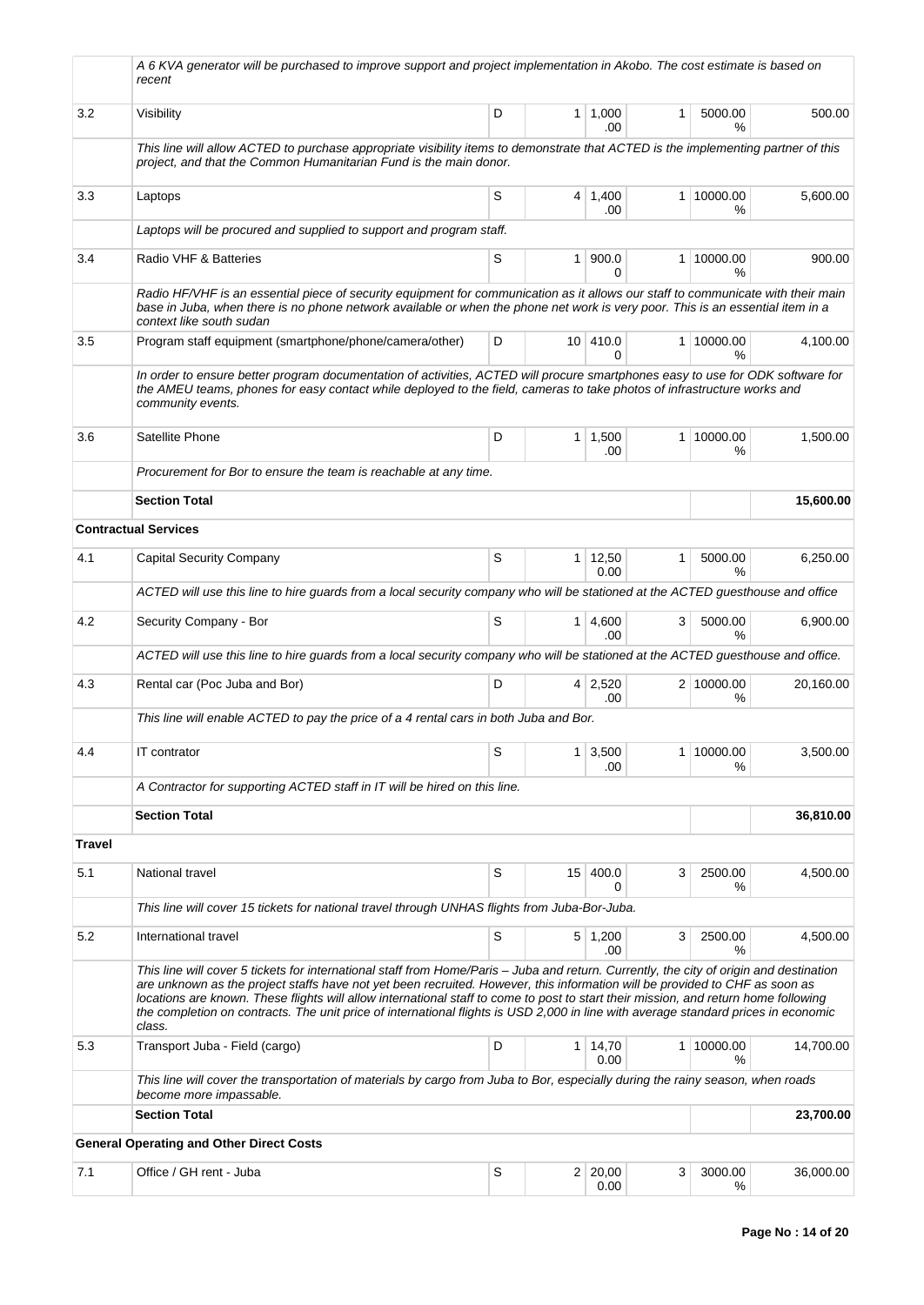|      | The cost covers 2 units of GH, offices and warehouses for all locations of project amounting to an average of30% of the total cost<br>per unit that varies per each location                                                                                                                                                  |             |                |                           |   |                 |           |
|------|-------------------------------------------------------------------------------------------------------------------------------------------------------------------------------------------------------------------------------------------------------------------------------------------------------------------------------|-------------|----------------|---------------------------|---|-----------------|-----------|
| 7.2  | Office / GH supplies - Juba                                                                                                                                                                                                                                                                                                   | S           |                | 2   850.0<br>0            |   | 1 10000.00<br>% | 1,700.00  |
|      | The budget includes support cost for 4 field bases, in terms of stationary, furniture, boards, and other required office and<br>guesthouse supplies. Items will be procured locally or in Juba, according to current market prices. The unit cost is provided per<br>each unit is in line with the estimated amount per month |             |                |                           |   |                 |           |
| 7.3  | Communication costs - Juba                                                                                                                                                                                                                                                                                                    | S           |                | 1   650.0<br><sup>0</sup> | 1 | 5000.00<br>%    | 325.00    |
|      | Communication costs will cover phone and internet air time costs including recharge cards for mobile phones will be used on a<br>monthly base located to the international and national staff according to a standard internal table of allocation.                                                                           |             |                |                           |   |                 |           |
| 7.4  | V-Sat Airtime - Juba                                                                                                                                                                                                                                                                                                          | S           |                | $1 \mid 5,800$<br>.00     |   | 1 10000.00<br>℅ | 5,800.00  |
|      | Coverage of the monthly cost of the Airtime in field offices. The unit cost is in line with market prices and covering one third of the<br>project costs only                                                                                                                                                                 |             |                |                           |   |                 |           |
| 7.5  | Bank charges / Legal Fees                                                                                                                                                                                                                                                                                                     | S           |                | $1 \mid 2,961$<br>.01     |   | 1 10000.00<br>℅ | 2,961.01  |
|      | \$2961 will be allocated for banking fees related to transfer of cash between bases, statement, ledger fees as well as for potential<br>legal fees                                                                                                                                                                            |             |                |                           |   |                 |           |
| 7.6  | Fuel and maintenance vehicule - Juba                                                                                                                                                                                                                                                                                          | D           |                | $4 \mid 1,300$<br>.00     | 3 | 8000.00<br>℅    | 12,480.00 |
|      | ACTED is allocating fuel and maintenance for 4 vehicles in Juba.                                                                                                                                                                                                                                                              |             |                |                           |   |                 |           |
| 7.7  | Fuel and maintenance generator - Juba                                                                                                                                                                                                                                                                                         | S           |                | $2 \mid 1,200$<br>.00     | 1 | 8000.00<br>%    | 1,920.00  |
|      | ACTED is allocating 2 months for fuel and maintenance of existing generators in Juba.                                                                                                                                                                                                                                         |             |                |                           |   |                 |           |
| 7.8  | Security upgrade - Juba                                                                                                                                                                                                                                                                                                       | S           |                | $1 \mid 2,500$<br>.00     | 1 | 5000.00<br>%    | 1,250.00  |
|      | Allocated for appropriate security upgrades to the ACTED office an guesthouse in Juba.                                                                                                                                                                                                                                        |             |                |                           |   |                 |           |
| 7.9  | Office rent Bor - PoC                                                                                                                                                                                                                                                                                                         | S           |                | $1 \mid 1,200$<br>.00     | 3 | 8000.00<br>℅    | 2,880.00  |
|      | Will be allocated to maintain the rent of the ACTED office in Bor.                                                                                                                                                                                                                                                            |             |                |                           |   |                 |           |
| 7.10 | Office / GH maintenance and rehabilitation - Bor                                                                                                                                                                                                                                                                              | S           |                | 2   550.0<br>0            | 3 | 8000.00<br>℅    | 2.640.00  |
|      | 3 months of mainenance and rehabilitation will be allocated to the projet at 80%                                                                                                                                                                                                                                              |             |                |                           |   |                 |           |
| 7.11 | Office supplies - Bor                                                                                                                                                                                                                                                                                                         | S           | 1 <sup>1</sup> | 650.0<br>0                | 3 | 8000.00<br>%    | 1,560.00  |
|      | 3 months of office supliorwill be allocated to the project at 80%                                                                                                                                                                                                                                                             |             |                |                           |   |                 |           |
| 7.12 | Communication costs - Bor                                                                                                                                                                                                                                                                                                     | S           |                | 1   550.0<br>0            | 3 | 8000.00<br>℅    | 1,320.00  |
|      | 3 months of communication cost will be allocated at 80%                                                                                                                                                                                                                                                                       |             |                |                           |   |                 |           |
| 7.13 | Fuel and maintenance vehicule - Bor                                                                                                                                                                                                                                                                                           | D           |                | $1 \mid 1,250$<br>.00     |   | 3 10000.00<br>% | 3,750.00  |
|      | 3 months of fuel and maintenance for vehicule will be allocated at 80%                                                                                                                                                                                                                                                        |             |                |                           |   |                 |           |
| 7.14 | Fuel and maintenance generator - Bor                                                                                                                                                                                                                                                                                          | $\mathbb S$ |                | 1   950.0<br>0            |   | 3 10000.00<br>℅ | 2,850.00  |
|      | 3 months of fuel and maintenance for vehicule will be allocated at 80%                                                                                                                                                                                                                                                        |             |                |                           |   |                 |           |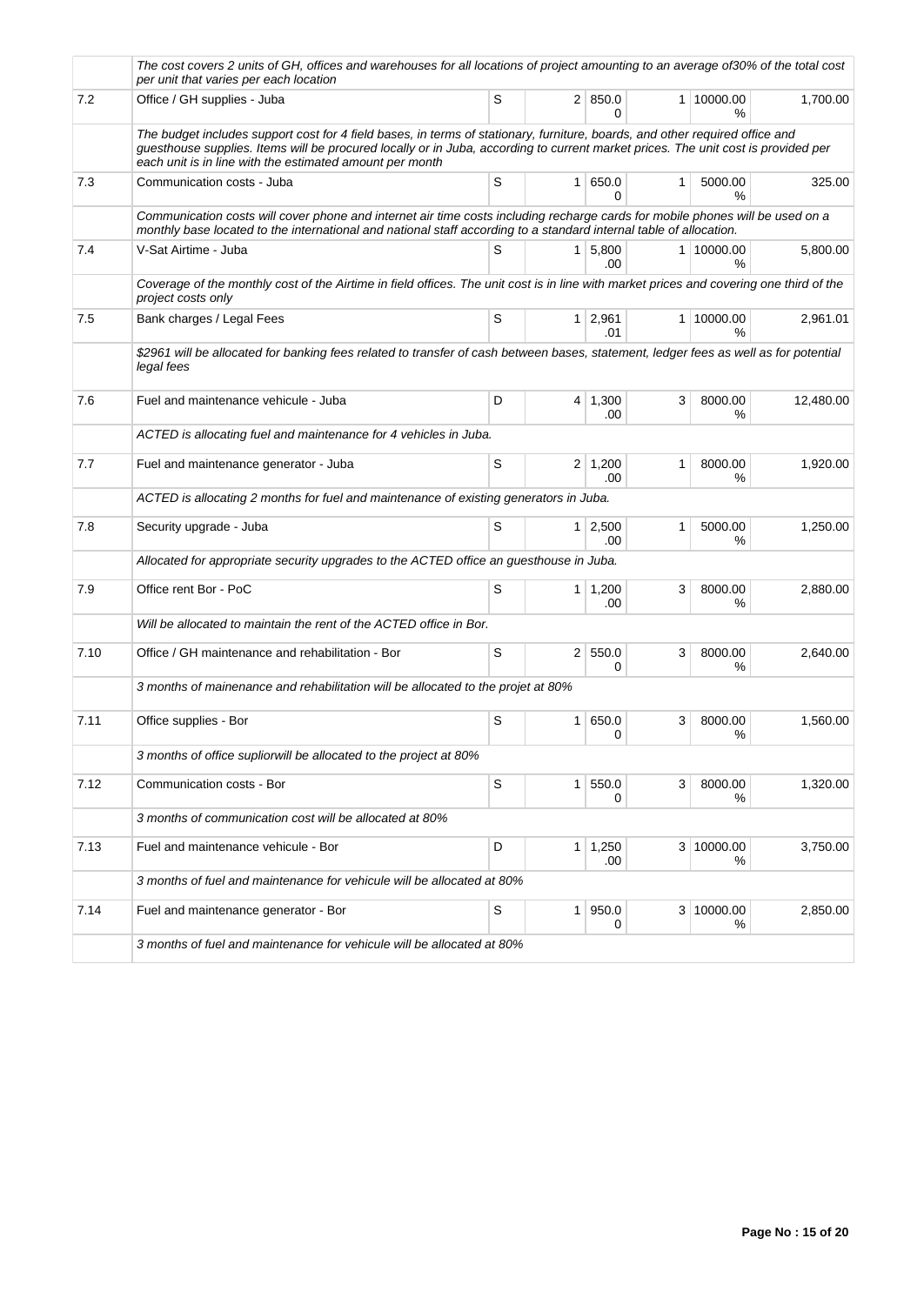| 7.15                    | Security upgrade - Bor                                                                       | S          | 1 | 2,000<br>.00 | $\mathbf{1}$ | 7500.00<br>% | 1,500.00   |  |  |  |
|-------------------------|----------------------------------------------------------------------------------------------|------------|---|--------------|--------------|--------------|------------|--|--|--|
|                         | \$2500.00 will be allocated for security upgrades to the ACTED office and guesthouse in Bor. |            |   |              |              |              |            |  |  |  |
|                         |                                                                                              | 78,936.01  |   |              |              |              |            |  |  |  |
| <b>SubTotal</b>         |                                                                                              | 467,289.42 |   |              |              |              |            |  |  |  |
| Direct                  |                                                                                              | 326,008.41 |   |              |              |              |            |  |  |  |
| Support                 |                                                                                              | 141,281.01 |   |              |              |              |            |  |  |  |
| <b>PSC Cost</b>         |                                                                                              |            |   |              |              |              |            |  |  |  |
| <b>PSC Cost Percent</b> |                                                                                              | 7%         |   |              |              |              |            |  |  |  |
| <b>PSC Amount</b>       |                                                                                              |            |   |              |              |              | 32,710.26  |  |  |  |
| <b>Total Cost</b>       |                                                                                              |            |   |              |              |              | 499,999.68 |  |  |  |
|                         | <b>Grand Total CHF Cost</b>                                                                  |            |   |              |              |              | 499,999.68 |  |  |  |

# **Project Locations**

| <b>Location</b>      | <b>Estimated</b><br>percentage<br>of budget<br>for each<br><b>location</b> |            | <b>Estimated number of beneficiaries</b> | for each location |       |              | <b>Activity Name</b>                                                                                                                                                                                                                                                                                                                                                                                                                                                                                                                                                                                                                                                                                                                                                                                                                                                                                                                                                                                                                                                                                                                                                                                                                                                                                                                                                                                                                                                                                                                                                                                                                                                                                                                                                                                                                                            |
|----------------------|----------------------------------------------------------------------------|------------|------------------------------------------|-------------------|-------|--------------|-----------------------------------------------------------------------------------------------------------------------------------------------------------------------------------------------------------------------------------------------------------------------------------------------------------------------------------------------------------------------------------------------------------------------------------------------------------------------------------------------------------------------------------------------------------------------------------------------------------------------------------------------------------------------------------------------------------------------------------------------------------------------------------------------------------------------------------------------------------------------------------------------------------------------------------------------------------------------------------------------------------------------------------------------------------------------------------------------------------------------------------------------------------------------------------------------------------------------------------------------------------------------------------------------------------------------------------------------------------------------------------------------------------------------------------------------------------------------------------------------------------------------------------------------------------------------------------------------------------------------------------------------------------------------------------------------------------------------------------------------------------------------------------------------------------------------------------------------------------------|
|                      |                                                                            | <b>Men</b> | <b>Women</b>                             | <b>Boys</b>       | Girls | <b>Total</b> |                                                                                                                                                                                                                                                                                                                                                                                                                                                                                                                                                                                                                                                                                                                                                                                                                                                                                                                                                                                                                                                                                                                                                                                                                                                                                                                                                                                                                                                                                                                                                                                                                                                                                                                                                                                                                                                                 |
| Jonglei -> Bor South | 20                                                                         | 490        | 592                                      | 530               | 677   | 2,289        | Activity 1.1.1 : Participating in the CCCM Cluster<br>as co-coordination agency- As NGO Co-<br>Coordinator of the CCCM Cluster, ACTED will<br>work closely with the Cluster lead agencies and<br>members in undertaking support to the Cluster<br>coordination mechanism. This includes planning<br>and development of strategy, representation at<br>national Inter-Cluster level, advocacy on behalf<br>of CCCM and partners, coordination of activities,<br>and monitoring and reporting.                                                                                                                                                                                                                                                                                                                                                                                                                                                                                                                                                                                                                                                                                                                                                                                                                                                                                                                                                                                                                                                                                                                                                                                                                                                                                                                                                                    |
|                      |                                                                            |            |                                          |                   |       |              | In addition, in line with the CCCM Cluster<br>strategy of 2016, ACTED will undertake training<br>and capacity-building of local authorities, camp<br>leadership, humanitarian partners, and camp<br>management staff. Training schedule will be<br>determined in collaboration with the Cluster,<br>projected to include introductory Camp<br>Management trainings, attendance of Training of<br>Trainers by ACTED staff, plus delivery of<br>trainings at Bor and Juba site level to NGO/UN<br>staff, local authorities, camp leadership as<br>needed.<br>Activity 1.1.2 : In 2015, ACTED was the CCCM<br>State Focal Point (SFP) for Central Equatoria<br>and Lakes States, monitoring and disseminating<br>information on the displacement context. In line<br>with the CCCM Cluster / DTM strategy for the<br>first part of 2016, ACTED's role as SFP in these<br>two locations is currently dormant, with a focus<br>instead on implementation of CCCM activities<br>within POCs and displacement sites. The role of<br>the SFP will be developed/revived in line with the<br>Cluster strategy as necessary.<br>Activity 1.1.3 : Participating in national POC<br>meeting and 2 cluster coordination mechanisms<br>in Juba and Bor-As a site management agency,<br>ACTED will continue to attend regular<br>coordination meetings both at a site and national<br>level, with representation from the Camp<br>Managers and Technical Coordinator<br>respectively, working with partners (humanitarian<br>and UNMISS) on addressing and resolving<br>issues arising in the sites, advocating on behalf<br>of communities and humanitarian partners, and<br>in 2016, with site depopulation of PoCs tabled as<br>a priority, with a particular focus on advocating<br>for timely and well-managed and well-<br>communicated implementation of transitional or |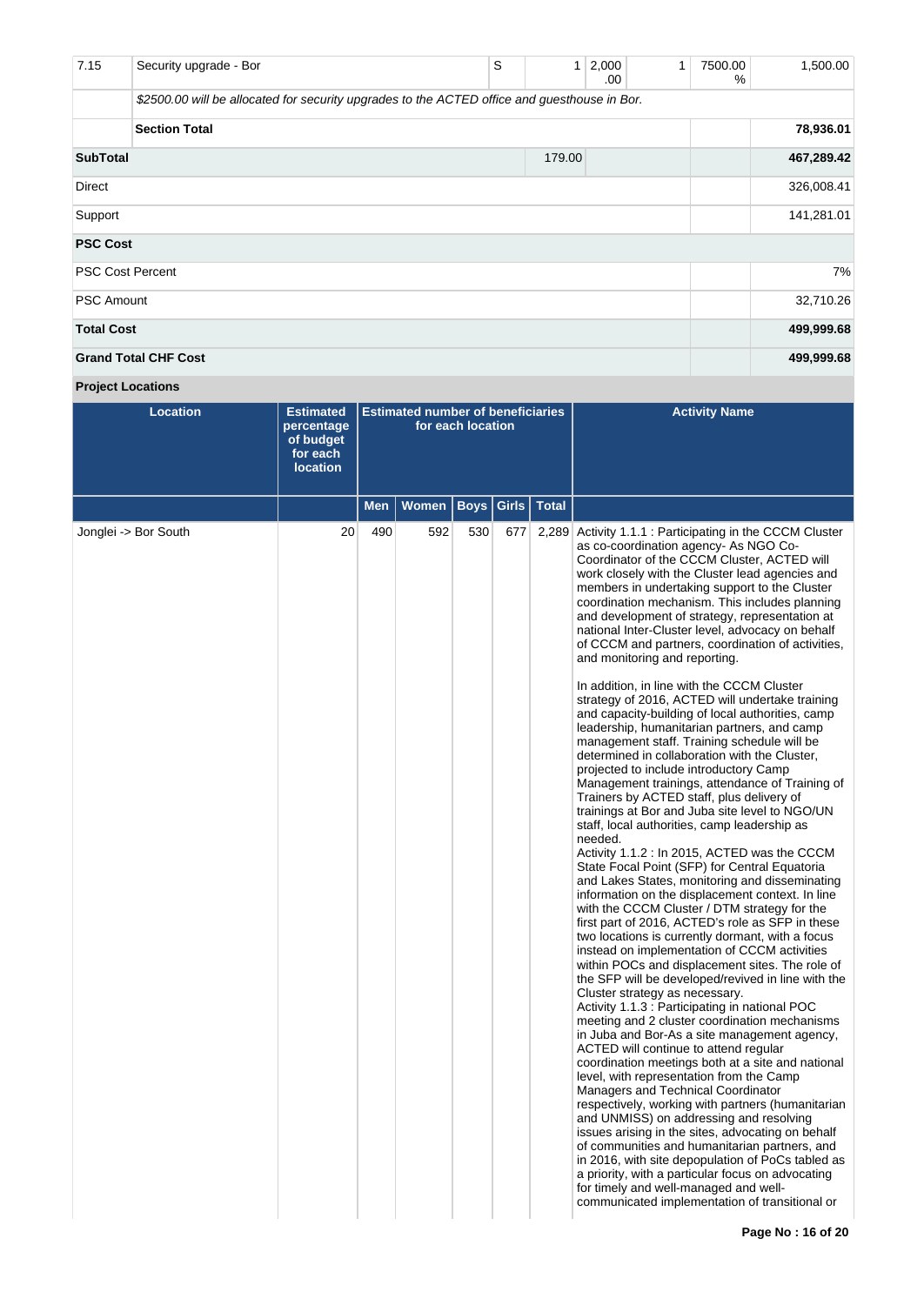durable solutions. Activity 1.2.1 : Support to community governance structures- In both PoCs, ACTED actively supports and promotes community governance structures in the sites - . This includes supporting camp governance structures through the provision of small running costs (e.g. stationary and tshirts), and the donation of minimal furniture (tables, chairs and lockable cupboards). This enables the community to run their own assessments, facilitate their own meetings, disseminate and record information. As camp management, ACTED will also facilitate meetings with different community groups (Elders, Women's Representatives, Youth Groups) and Partners, to discuss pressing issues and promote CCCM reporting structures – in Juba PoCs this includes the chairing of regular community meetings in each of the PoCs, as well as working with the Block Leaders and Executive Committee, Youth Committee and Women's Committee.

Activity 1.2.2 : Maintaining coordination through regular meetings, updates and communication flows between different partners working in IDP Site- As Camp Management agency, ACTED also works to ensure good coordination between partners in the site – humanitarian and UNMISS. This includes provision of regularly updated 3Ws, contacts lists, and stakeholder mapping tools. Activity 1.2.3 : Community Mobilization- ACTED's community mobilisation team works on a continual basis with community structures in the site, disseminating information, listening to concerns from camp community, and supporting community events. This includes Supporting events run for or by the community, by providing stationary or water/juice for Partner-run trainings, global events (World Aids Day, Mental Health Day etc), and cultural celebrations. In addition, information campaigns will be run as needed – in the first half of 2016 in Bor, the key focus of information campaigns will be on site depopulation. In both Juba PoCs and Bor, fire safety campaigns will be run as dry season approaches and fire risk rises, giving training to community groups on fire safety as well as information dissemination to the camp community. This will be complemented by the provision of fire extinguishers to key community focal places.

Activity 1.2.4 : Complaints and Feedback Mechanisms are operational within both locations- With a continued commitment to enhancing accountability to the site population, ACTED will continue with its existing CFM structures – whereby site residents can easily access the opportunity to raise concerns or complaints related to any sector within the site.

Complaints are collected and registered by trained staff at the ACTED information desks. Complaints are then referred to partners with a request for action to be taken. The CFM loop is then closed through follow-up calls to the partners, and 'closure' of complaints cases. Importance is placed on confidentiality particularly in the instance of complaints arising with potential Protection concerns, and staff will continue to be trained as to appropriate responses in these circumstances, including knowledge of referral pathways. Activity 1.3.2 : Maintenance works carried out by ACTED directly in Juba and Bor - In Juba PoCs, anticipating the site to be open for at least a further year, ACTED will conduct general maintenance in Juba POC, and small-scale maintenance in Bor POC, such as drainage works, bridge building, minimal shelter rehabilitation, sandbags for flooding, and internal fence reconstruction, using casual labour hired from the POC. A pump will be purchased for Bor, to minimize flood risks.

**Page No : 17 of 20**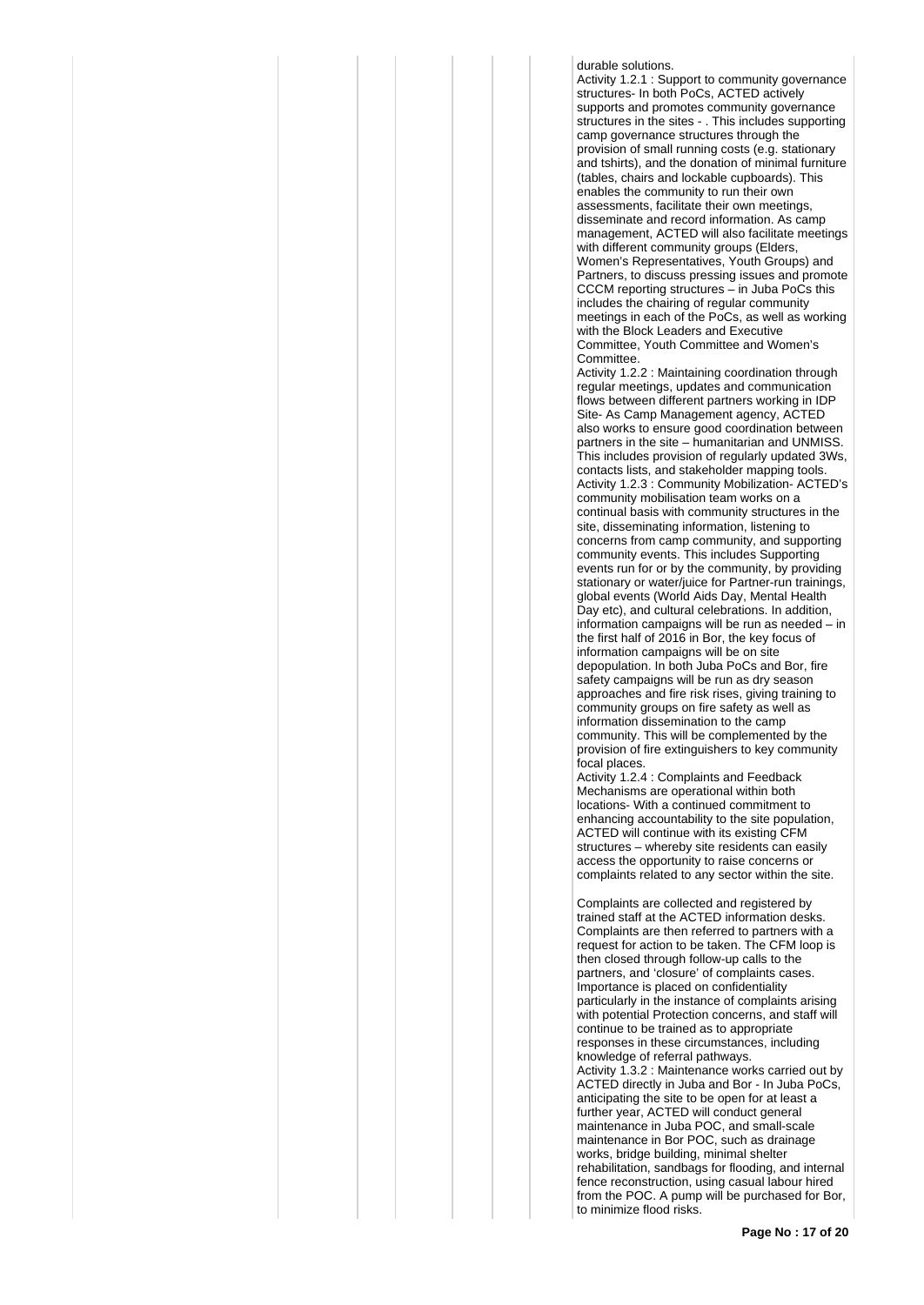|                           |          |                   |  | In Juba, an ongoing concern for residents' safety<br>has been a lack of lighting at night. To address<br>this, ACTED will install solar lighting in key<br>communal areas identified as being of Protection<br>concern, e.g. communal latrines. When the site is<br>eventually decommissioned, ACTED will uninstall<br>the lighting and repurpose to alternate<br>communities.<br>Also in Juba, workspace previously used by<br>humanitarians within the UNMISS base is no<br>longer accessible due to changes in security<br>rules. ACTED will therefore construct and outfit<br>an of<br>Activity 1.3.3 : Site consolidation (deconstruction)<br>Bor POC<br>In line with the CCCM Cluster strategy, agencies<br>in Bor POC are currently working to support<br>families who wish to leave the POC, including<br>through the provision of monetary assistance for<br>transportation to preferred areas of<br>relocation/return. As well as working with the<br>partners in Bor and Cluster at a national level to<br>develop strategy for the initiatives, and for the<br>future of the POC, ACTED as Camp<br>Management agency will lead on consolidation of<br>site services in response to large numbers of<br>families choosing to permanently leave the POC.<br>This will include dismantling of some shelters<br>and consolidating shelters into identified areas of<br>the POC, with strategy developed with the<br>community. Associated infrastructure may also<br>be decommissioned by ACTED/partners,<br>dependent on number of persons leaving, with<br>respective responsibilities agreed between<br>humanitarian partners and UNMISS. ACTED will<br>provide casual labour, clean-up materials, and<br>tru<br>Activity 2.1.1 : Information desks established-<br>ACTED information desks are equipped with<br>tools and information to function as information<br>hubs related to peace process and operations<br>within the sites. ACTED will strengthen its<br>Information Desk (staffed every day in Juba,<br>thrice-weekly in Bor), and public information<br>campaigns will be conducted through varying<br>channels such as dissemination of information<br>materials, use of community noticeboards,<br>community meetings, etc.<br>Activity 2.1.2 : In Bor, ACTED will conduct large-<br>scale community information campaigns, working<br>closely with other partners in the site, ensuring<br>the site population are well-informed about the<br>Peace Agreement, about the situation outside of<br>the site, and options for their movement and<br>settlement outside the PoC. A particular focus<br>will be made on reaching women, who may be<br>less likely to attend community meetings, and on<br>households headed by vulnerable individuals<br>who may not access public information easily<br>This activity will take place within the wider<br>framework of the Solutions Working Group in Bor<br>POC, complementing other solutions-focused<br>initiatives.<br>ACTED also plans to conduct events<br>encouraging community dialogue within the POC<br>and with the Bor town community as possible,<br>using events such as World Day of Elimination of<br>Sexual Violence. |
|---------------------------|----------|-------------------|--|---------------------------------------------------------------------------------------------------------------------------------------------------------------------------------------------------------------------------------------------------------------------------------------------------------------------------------------------------------------------------------------------------------------------------------------------------------------------------------------------------------------------------------------------------------------------------------------------------------------------------------------------------------------------------------------------------------------------------------------------------------------------------------------------------------------------------------------------------------------------------------------------------------------------------------------------------------------------------------------------------------------------------------------------------------------------------------------------------------------------------------------------------------------------------------------------------------------------------------------------------------------------------------------------------------------------------------------------------------------------------------------------------------------------------------------------------------------------------------------------------------------------------------------------------------------------------------------------------------------------------------------------------------------------------------------------------------------------------------------------------------------------------------------------------------------------------------------------------------------------------------------------------------------------------------------------------------------------------------------------------------------------------------------------------------------------------------------------------------------------------------------------------------------------------------------------------------------------------------------------------------------------------------------------------------------------------------------------------------------------------------------------------------------------------------------------------------------------------------------------------------------------------------------------------------------------------------------------------------------------------------------------------------------------------------------------------------------------------------------------------------------------------------------------------------------------------------------------------------------------------------------------------------------------------------------------------------------------------------------------------------------------------------------------------------------------------------------------------------------------------------------------------------------------------------------------------------------|
| Central Equatoria -> Juba | 80 7,436 | 6,251 7,153 7,150 |  | 27,99 Activity 1.1.1 : Participating in the CCCM Cluster<br>0 as co-coordination agency- As NGO Co-<br>Coordinator of the CCCM Cluster, ACTED will<br>work closely with the Cluster lead agencies and<br>members in undertaking support to the Cluster<br>coordination mechanism. This includes planning<br>and development of strategy, representation at<br>national Inter-Cluster level, advocacy on behalf                                                                                                                                                                                                                                                                                                                                                                                                                                                                                                                                                                                                                                                                                                                                                                                                                                                                                                                                                                                                                                                                                                                                                                                                                                                                                                                                                                                                                                                                                                                                                                                                                                                                                                                                                                                                                                                                                                                                                                                                                                                                                                                                                                                                                                                                                                                                                                                                                                                                                                                                                                                                                                                                                                                                                                                                |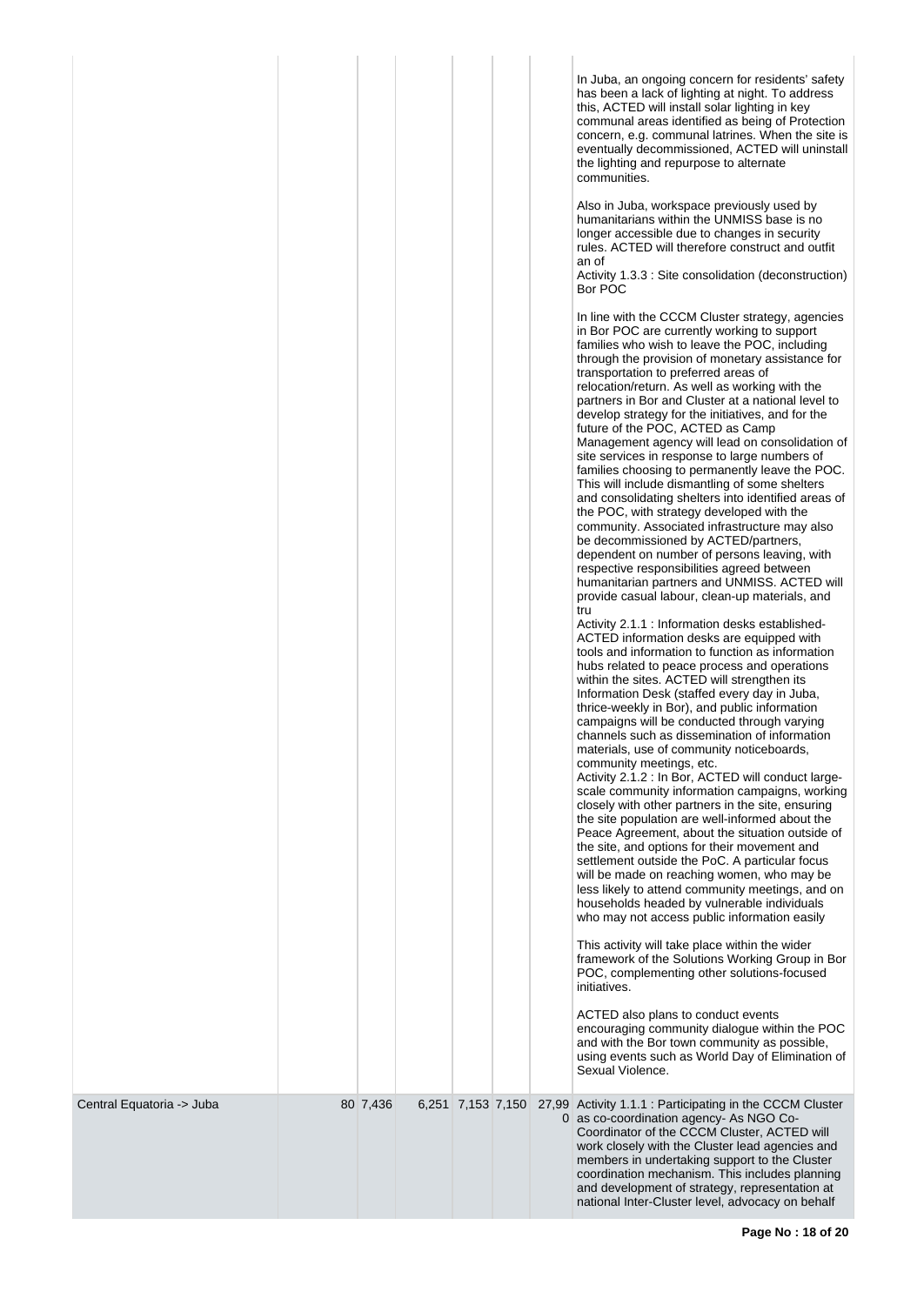of CCCM and partners, coordination of activities, and monitoring and reporting.

In addition, in line with the CCCM Cluster strategy of 2016, ACTED will undertake training and capacity-building of local authorities, camp leadership, humanitarian partners, and camp management staff. Training schedule will be determined in collaboration with the Cluster, projected to include introductory Camp Management trainings, attendance of Training of Trainers by ACTED staff, plus delivery of trainings at Bor and Juba site level to NGO/UN staff, local authorities, camp leadership as needed.

Activity 1.1.2 : In 2015, ACTED was the CCCM State Focal Point (SFP) for Central Equatoria and Lakes States, monitoring and disseminating information on the displacement context. In line with the CCCM Cluster / DTM strategy for the first part of 2016, ACTED's role as SFP in these two locations is currently dormant, with a focus instead on implementation of CCCM activities within POCs and displacement sites. The role of the SFP will be developed/revived in line with the Cluster strategy as necessary.

Activity 1.1.3 : Participating in national POC meeting and 2 cluster coordination mechanisms in Juba and Bor-As a site management agency, ACTED will continue to attend regular coordination meetings both at a site and national level, with representation from the Camp Managers and Technical Coordinator respectively, working with partners (humanitarian and UNMISS) on addressing and resolving issues arising in the sites, advocating on behalf of communities and humanitarian partners, and in 2016, with site depopulation of PoCs tabled as a priority, with a particular focus on advocating for timely and well-managed and wellcommunicated implementation of transitional or durable solutions.

Activity 1.2.1 : Support to community governance structures- In both PoCs, ACTED actively supports and promotes community governance structures in the sites - . This includes supporting camp governance structures through the provision of small running costs (e.g. stationary and tshirts), and the donation of minimal furniture (tables, chairs and lockable cupboards). This enables the community to run their own assessments, facilitate their own meetings, disseminate and record information. As camp management, ACTED will also facilitate meetings with different community groups (Elders, Women's Representatives, Youth Groups) and Partners, to discuss pressing issues and promote CCCM reporting structures – in Juba PoCs this includes the chairing of regular community meetings in each of the PoCs, as well as working with the Block Leaders and Executive Committee, Youth Committee and Women's Committee.

Activity 1.2.2 : Maintaining coordination through regular meetings, updates and communication flows between different partners working in IDP Site- As Camp Management agency, ACTED also works to ensure good coordination between partners in the site – humanitarian and UNMISS. This includes provision of regularly updated 3Ws, contacts lists, and stakeholder mapping tools. Activity 1.2.3 : Community Mobilization- ACTED's community mobilisation team works on a continual basis with community structures in the site, disseminating information, listening to concerns from camp community, and supporting community events. This includes Supporting events run for or by the community, by providing stationary or water/juice for Partner-run trainings, global events (World Aids Day, Mental Health Day etc), and cultural celebrations. In addition, information campaigns will be run as needed – in the first half of 2016 in Bor, the key focus of

**Page No : 19 of 20**